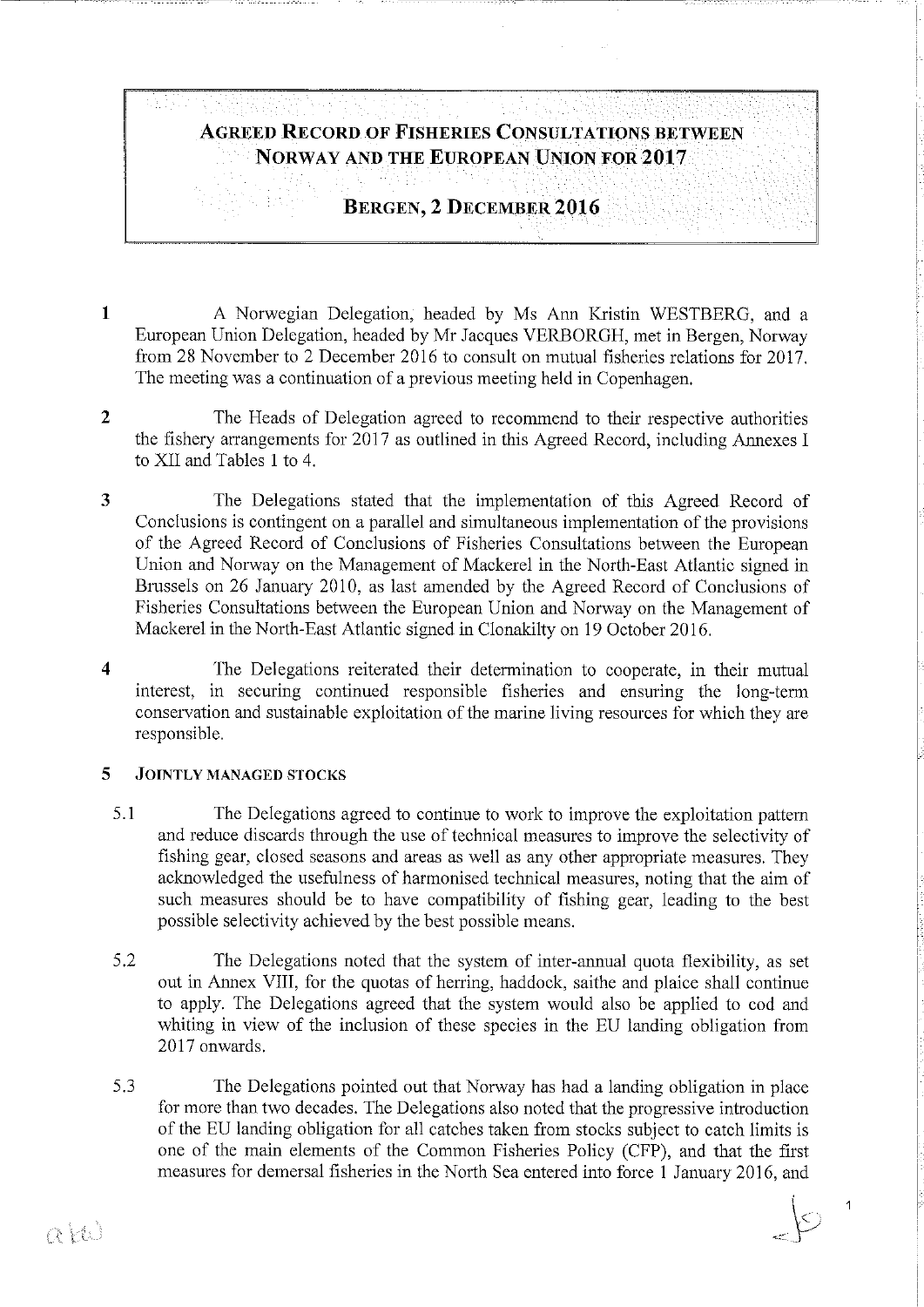leading to full implementation by 2019. The Delegations welcomed this convergence of approaches between the EU and Norway.

- 5.4 The Delegations recognised that discarding of fish represents a major waste of resources as well as a loss of potential income and is detrimental towards the rebuilding of fish stocks. Furthermore, they recognised that discarding implies that some catches are not recorded with the result that the scientific basis for the management decisions is weakened.
- 5.5 The Delegations recalled that they have discussed several measures that can contribute to reduce discards and unwanted catches. Examples of measures include a ban on high grading, technical measures to improve gear selectivity, improved control measures and the introduction of RTC systems. The Delegations agreed that technical measures can play a crucial role when it comes to reducing discards and unwanted catches, supporting the introduetion of the landing obligation in the EU and the discard ban in Norway. The Delegations stated the importance of continuing to work in order to reduce discards of all commercial species, including juveniles and undersized fish.
- 5.6 The EU Delegation informed the Norwegian Delegation that the landing obligation in 2017 would apply to the following jointly managed stocks:
	- plaice, whiting and cod by trawls with mesh size greater than or equal to lOOmm
	- whiting by trawls with mesh size less than 70mm
	- plaice, cod and whiting taken by beam trawls with mesh size greater than or equal to 120mm
	- whiting and cod taken by gillnets, trammel nets and entangling nets
	- whiting and cod taken by hooks and lines
	- whiting taken by traps

n: W

- haddoek and Northern prawn (Pandalus) taken by any gear.
- 5.7 The EU Delegation explained that the introduetion of the landing obligation would lower the discard rates of the stocks concerned, and that it is therefore appropriate to adjust the landing quotas accordingly. The level of adjustment is calculated by estimating the contribution of the fleet segments concerned to the current level of discards for each of the stocks, and by assuming that the discard rates of those fleets in 2017 would be zero.
- 5.8 The EU Delegation pointed out that the TAC adjustments for cod and plaice, which have separate TACs for the North Sea and Skagerrak, are based on the discard rates in each of those areas rather than the overall discard rates for the stocks. The EU Delegation explained that this was to ensure that the TAC adjustments are focused on the segments of the fleet that are most affected by the landing obligation.
- 5.9 The Norwegian Delegation took note of the explanation from the EU Delegation and agreed that this approach was acceptable for 2017. However, the Norwegian Delegation also expressed concern regarding the lack of supporting technical measures and incentives. A Norwegian ban on discarding was introduced decades ago and this experience clearly showed that additional technical measures and control measures in support of a landing obligation are needed. Setting a TAC basedon the assumptions of perfect compliance with the landing obligation for fisheries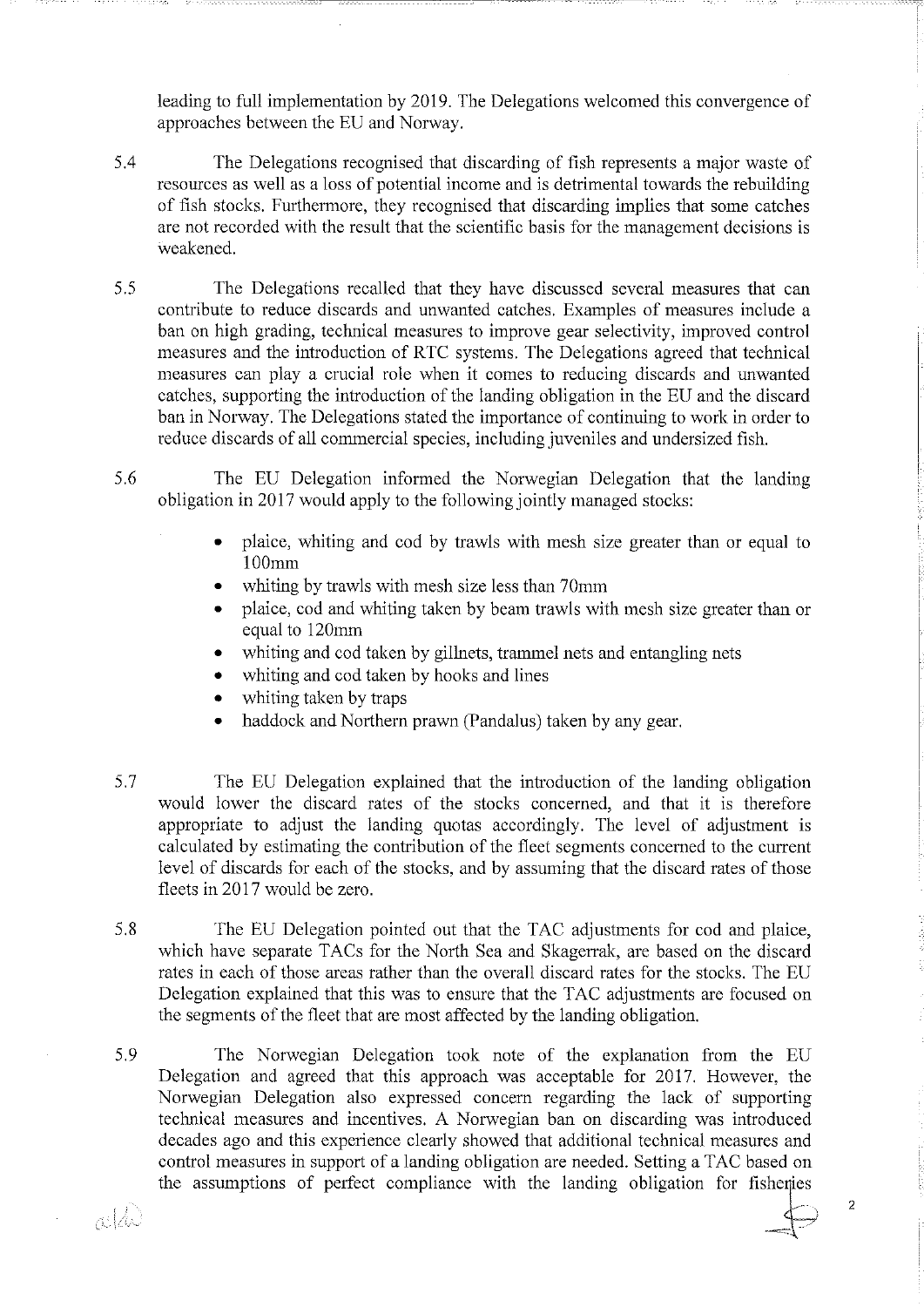previously associated with high levels of discards, might lead to fishing pressures well above F<sub>MSV</sub> and no improvement in exploitation pattern. The concern includes loss of future yield as well as underreported catches leading to serious bias in the future stock assessments to be used for management decisions.

- 5.10 The Norwegian Delegation encouraged the EU to design and implcment monitoring programmes suitable to reveal the level of compliance in this very important transitional phase in fisheries management to avoid the reform having a negative impact on the resources and corresponding loss of future yield.
- 5.11 The Delegations noted that these calculations on TAC adjustments result in increases in the landings quotas advised by ICES by the following amounts: saithe in the North Sea and Skagerrak 4.1%; plaice in the North Sea  $1.2\%$ ; plaice in the Skagerrak 2.7%; cod in the North Sea 11.0%; cod in Skagerrak 13.8%; whiting in the North Sea 17%. Haddock is fully under the EU landing obligation from 2017 so the TAC is based on the ICES total catch advice.

# 5.12 **Long-term management strategies**

---~~-~-----~~--~-~-- ------------------

- 5 .12.1 The Delegations agreed that long-term management strategies should continue to constitute the basis for the yearly management of joint stocks. They regretted that long-term management strategies for a number of stocks had not been reviewed in 2015 and 2016 as originally envisaged, and reaffirmed their commitment to follow up the process which started in Svolvær in May 2015 and continued in Tromsø in June 2016 on reviewing long-term management strategies. To this end the Delegations agreed to meet in June 2017 to consult and review the long-term management strategies for the joint stocks, and to have a technical preparatory meeting prior to these consultations.
- 5.12.2 The Norwegian Delegation informed the EU Delegation that a Norwegian working group is currently developing a document describing and clarifying issues related to linking management objectives to strategie choice of management measures to achievc these objectives. The strategie elements wil! address TAC generating rules, measures influencing exploitation pattern as well as avoiding potential damaging effects of fishing on a local scale. The working group will report by the end of May 2017.
- 5 .12.3 The EU Delegation informed the Norwegian Delegation that its North Sea mixed fisheries management plan should be adopted in 2017. This plan sets out objectives and safeguards for all North Sea demersal stocks. Por the main demersal stocks the plan uses ranges of fishing mortalities whereby fishing at the upper or lower limits of the ranges would lose no more than 5% of long term yield. The EU explained that the target fishing mortality in any year would normally be fixed in the lower half of the range, and fixed in the upper part of the range only if necessary to achieve the objectives of the plan in a mixed fisheries context, or to provide for inter-armual TAC stability. The plan would also introduce provisions for conservation measures, including certain technical measures to improve selectivity, to be introduced at a regional level. The EU Delegation pointed out that the use of ranges increased the flexibility available to managers and therefore does not pre-judge the outcome of the annual consultations with Norway. The EU also pointed out that the regional decision making provisions affered the opportunity for co-operation with Norway in the harmonisation of technical measures.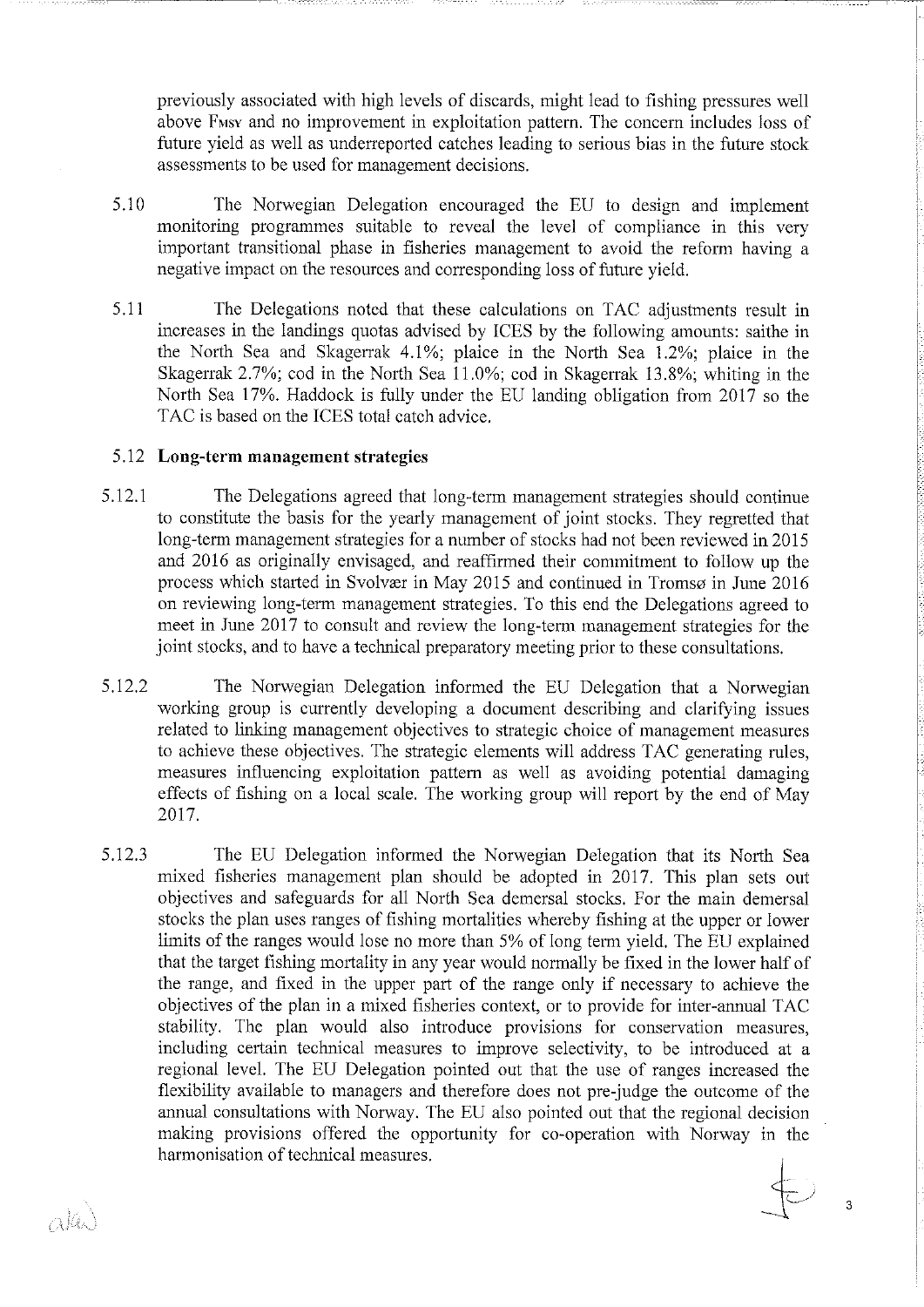#### 5.13 **Cod**

- 5.13.1 The Delegations noted that according to the latest ICES assessment the stock is slowly recovering. ICES consider the biomass to be above  $B_{pa}$ . The fishing mortality has seen a major decline since 2001, but is still likely to be above F<sub>MSY</sub>.
- 5.13.2 The Norwegian Delegation noted that the discard level is considerable and the 2015 discards represenl 50% of the total catch in numbers. This represents a large amount of foregone catch. Therefore, effective discard reducing measures are urgently needed.
- 5.13 .3 The De1egations noted that ICES considers the long-term management strategy that entered into force 1 January 2013 (Annex I), to be no Jonger appropriate. Thus, the advice from ICES is based on the MSY approach, resulting in an advice for a 2% reduction in "wanted catch". However, the Delegations noted that a 5% increase in the TAC would reduce the forceast increase in SSB by only 2%, and would still reduce fishing mortality towards F<sub>MSV</sub>. They agreed that such an increase could facilitate the success of the landing obligation for cod, especially during the first year of implementation.
- 5.13.4 The Delegations agreed that the TAC should be 5,047 tonnes in Skagerrak and 35,334 tonnes in the North Sea. Applying the TAC adjustment of 13.8% in Div. 3.a and 11.0% in Subarea 4 (see section 5.11) results in TACs in the two areas of 5,744 tonnes and 39,220 tonnes respectively.

#### 5.14 **Haddoek**

- 5.14.1 The Delegations recalled that the Parties in the 2015 Agreed Record decided that the overall TAC for 2015 onwards should be split between the areas according to the following percentages: 9.5% for haddoek in Div. 6.a, 90.5% for haddoek Subarea 4 and Div. 3.a West.
- 5 .14.2 The Delegations noted that the long-tenn management strategy (Annex II) is no longer considered appropriate following ICES decision to combine the advice for ICES Div. 3.a and Subareas 4 and 6.
- 5.14.3 The Delegations noted that ICES now considers F<sub>MSY</sub> to be 0.19, rather than the previous value of  $F=0.37$ . This, in addition to an error made by ICES in last year's assessment contributes to a drastic decrease of 45% in the advised TAC for 2017.
- 5.14.4 The Delegations agreed to base the TAC for 2017 on the ICES advice at Fmsy, which represents a 45% reduction in the TAC compared to 2016. The Delegations noted that since haddoek wil! be fully under the EU landing obligation from 2017, the TAC should be fixed on the basis of the ICES total catch advice.
- 5.14.5 The EU Delegation informed the Norwegian Delegation of its intention to base its TAC in 2017 on the agreed split for haddock in VIa of 3,749 tonnes.
- 5.14.6 The Delegations agreed that the TACs for ICES Div. 3.a and Subarea 4 would be 2,069 tonnes and 33,643 tonnes respectively.

mll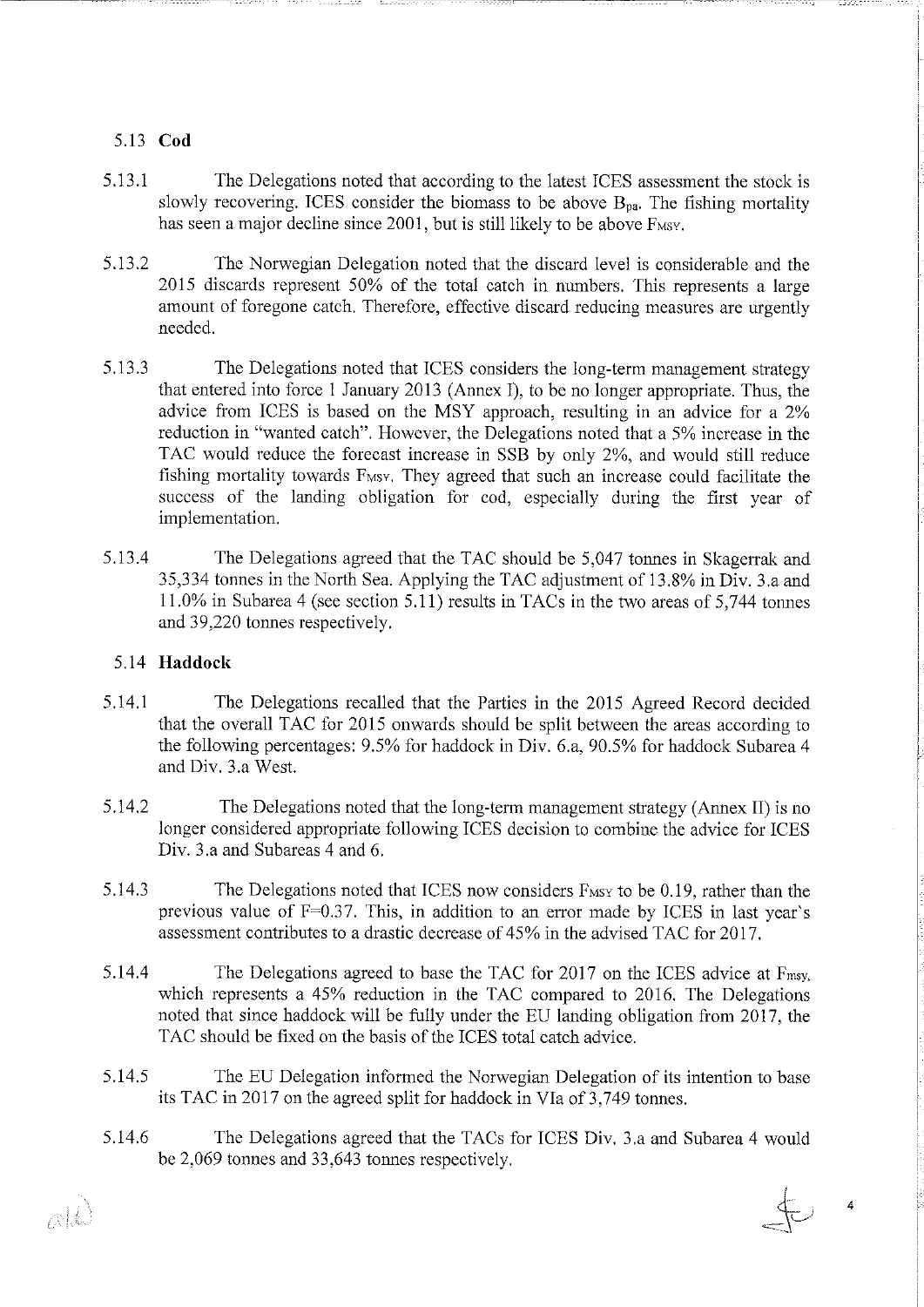# 5.15 **Saithe**

5.15.1 The Delegations noted that recent reeruitment has been very good and allows for a considerable increase in TAC. Fishing mortality  $(F)$  has fluctuated just above  $F_{MST}$ since 1997, but with a decline in 2014 and 2015. Spawning-stock biomass (SSB) declined and reached a minimum in 2012 followed by a steady increase. The minimum in 2012 appears to have been well above  $B_{\text{lim}}$ .

----------- ----~~-=~-=

į,

- 5.15.2 The Delegations also noted that the EU-Norway management strategy (Annex III) operates with a lower F than the current F<sub>MSY</sub> estimate and is no longer considered to be optimal. ICES advice is instead based on the MSY approach, which indicates an increase in the TAC of 96 % compared to 2016. However, as the assessment and associated short-term forceast is uncertain for this stock, as wel! as the reeruitment valnes being uncertain, ICES advices managers to consider aT AC constraint.
- 5.15.3 In view of the cantion urged by ICES, the Delegations agreed that the TAC increase for saithe for 2017 should be limited to 55%, corresponding to a TAC of 106,332 tonnes.
- 5.15.4 The EU Delegation inforrned Norway of its intention of ensuring consistency between the TACs that are set tor saithe in ICES Div. 6.a and saithe in ICES Subarea 4 and Div. 3.a. The EU Delegation informed Norway of its intention to fix a quota for saithe for Div. 6.a based on the quantity of 9,994 tonnes, which after an adjustment by 4.1% to take into account the EU landing obligation (see section 5.11) results in a quota of 10,404 tonnes.
- 5.15.5 The Delegations noted that the resulting TACs for ICES Div. 3.a and Subarea 4 would be based on an amount of 96,337 tonnes, and that applying the TAC adjustment of 4.1% would result in a TAC of 100,287 tonnes.

# 5.16 **Whiting**

5 .16 .1 The agreed management strategy for whiting (Annex V) is based on previous estimate of natural mortality that is no longer considered by ICES to be appropriate, which instead bases its advice on the MSY approach. This indicates a 29% reduction in the TAC compared to 2016. However, the Delegations considered that such a large reduction is likely to exacerbate the choke effects of whiting in the fishery and encourage discarding. The Delegations therefore agreed to maintain the TAC at the same level as that in 2016, noting that this would still reduce fishing mortality towards F<sub>MSY</sub> and would reduce the projected increase in SSB by only 2.3%. This results in an unadjusted TAC for 2017 of 13,678 tonnes. Applying the TAC adjustment of 17.0% (see section 5.11) results in a TAC of  $16,003$  tonnes.

#### 5.17 **Plaice**

- 5.17.1 The Delegations noted that the ICES advice now encompasses both the North Sea and Skagerrak.
- 5.17.2 The Delegations took note of the report from the Working Group on the management of plaice in the North Sea and Skagerrak. The Group had been asked to examine the most appropriate way of splitting the overall TAC between the North Sea and the Skagerrak. The Working Group recommended dividing the overall TAC into separate TACs for the North Sea and Skagerrak using a reference period from 2000 to  $\frac{1}{1}$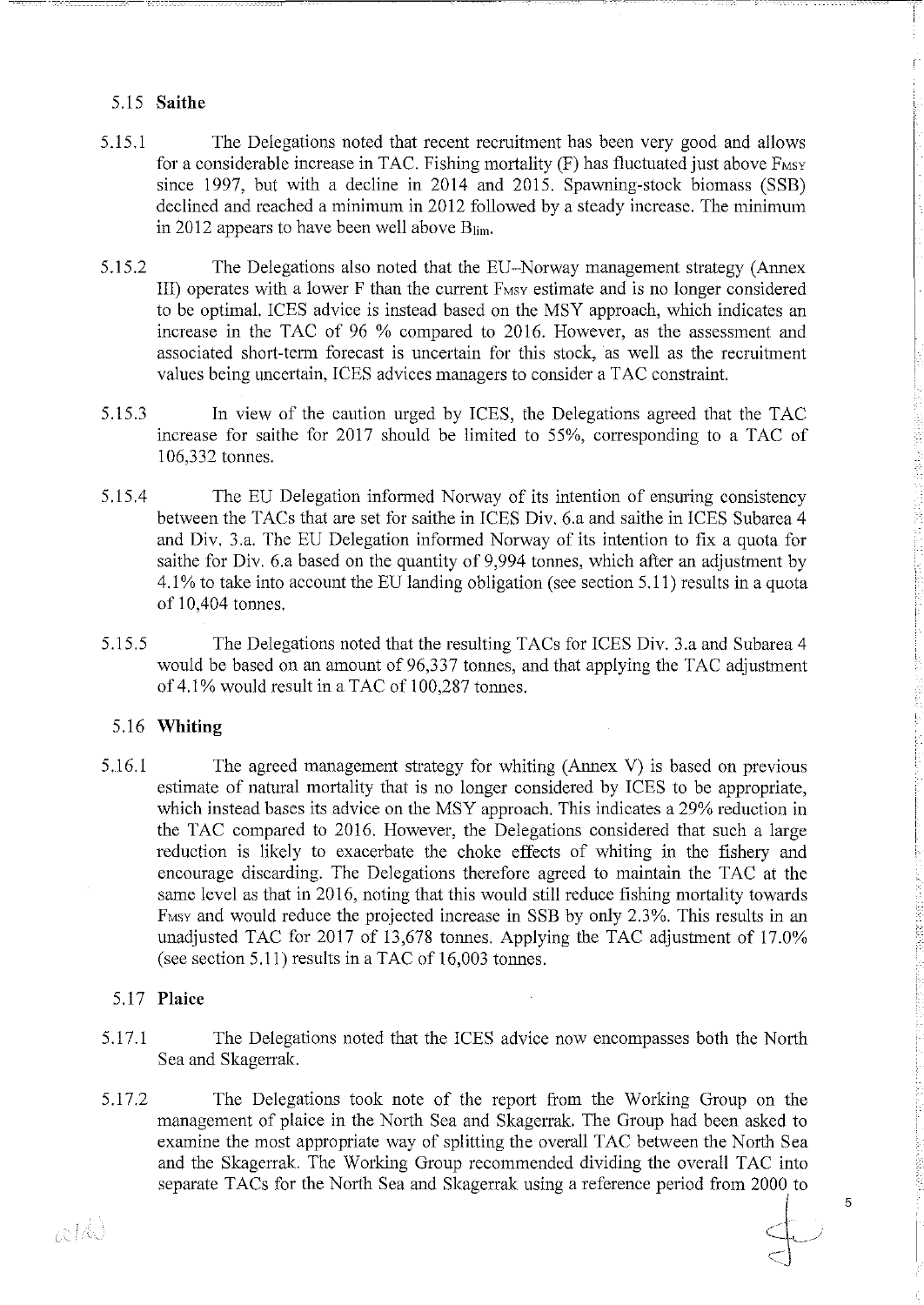2012 (both years included) to establish an appropriate percentage to be allocated to the Skagerrak. The Delegations noted that using the reference period would establish the Skagerrak TAC at 11.8% of the TAC for the stock. The Delegations agreed to apply 11.8% as the share for Skagerrak of the overall TAC.

- 5.17.3 The Delegations noted that the stock of plaice in the North Sea and Skagerrak was now at its highest recorded level. It was further noted that ICES has recently revised its estimate of  $F$ <sub>MSY</sub> from 0.25 to 0.19, and that if a TAC was set corresponding to this new estimate it would result in a TAC decrease of 15% compared to 2016.
- 5.17.4 The Delegations agreed that in view of the rapid increase in the stock it would be appropriate to establish TACs in 2017 that would result in a rollover of the North Sea TAC for 2016 (excluding TAC adjustments) after applying the allocation described in paragraph 5.17.2. This results in unadjusted TACs of 128,376 tonnes in the North Sea and 17,175 tonnes in Skagerrak. These TACs are adjusted by 1.2% in the North Sea and by 2. 7% in the Skagerrak in order to take into account the inclusion of plaice in the EU landing obligation (see section 5.11), resulting in TACs for 2017 of 17,639 tonnes in the Skagerrak and 129,917 tonnes in the North Sea.

# 5 .18 Herring

- 5.18.1 Because of the changes in the time-series of natura! mortality, ICES has reestimated the fishing mortality reference points for North Sea herring which has resulted in a higher  $F$ <sub>MSY</sub>  $(0.33)$  compared to the management strategy. This implies a TAC of 481,608 tonnes.
- 5.18.2 Forthese reasans the Delegations agreed that it would be appropriate to follow the ICES MSY advice rather than the management strategy. The TAC of 481,608 tonnes represents a 7% deercase compared to 2016. The Delegations concluded that the by-catches of herring in other fisheries would be limited to 11,375 tonnes in 2017 by applying a 15% TAC constraint as in the management strategy; this quota wil! be allocated to the EU.
- 5.18.3 The Norwegian Delegation stated that as a principle all landings should be counted against ordinary TACs, instead of having additional by-catch quotas (as for the North Sea herring). With the EU landing obligation fully implemented, by-catches in general wil! be landed and counted against national quotas. There should thus be no need for an exemption for North Sea herring.

#### 6 OTHER JOINT STOCKS (NOT JOINTLY MANAGED)

- 6.1 The Delegations noted that Norway pout, anglerfish, hake and horse mackerel are considered shared stocks, but so far not jointly managed.
- 6.2 They agreed that latest knowledge on sandeel indicates that this stock consists of several sub-populations. The Delegations noted that ICES had a benchmark meeting on sandeel in October 2016, and decided to change the sandeel areas used for giving advice. The change was based on larval drift, comparisons of demography and stock trends, as well as management considerations. All these areas are now either within the EU or the Norwegian EEZ. This means that for practical purposes sandeel is not a shared stock, and can therefore be managed separately by the Parties. However, the Delegations recognised avoiding local depletion is a clear management objective.

ath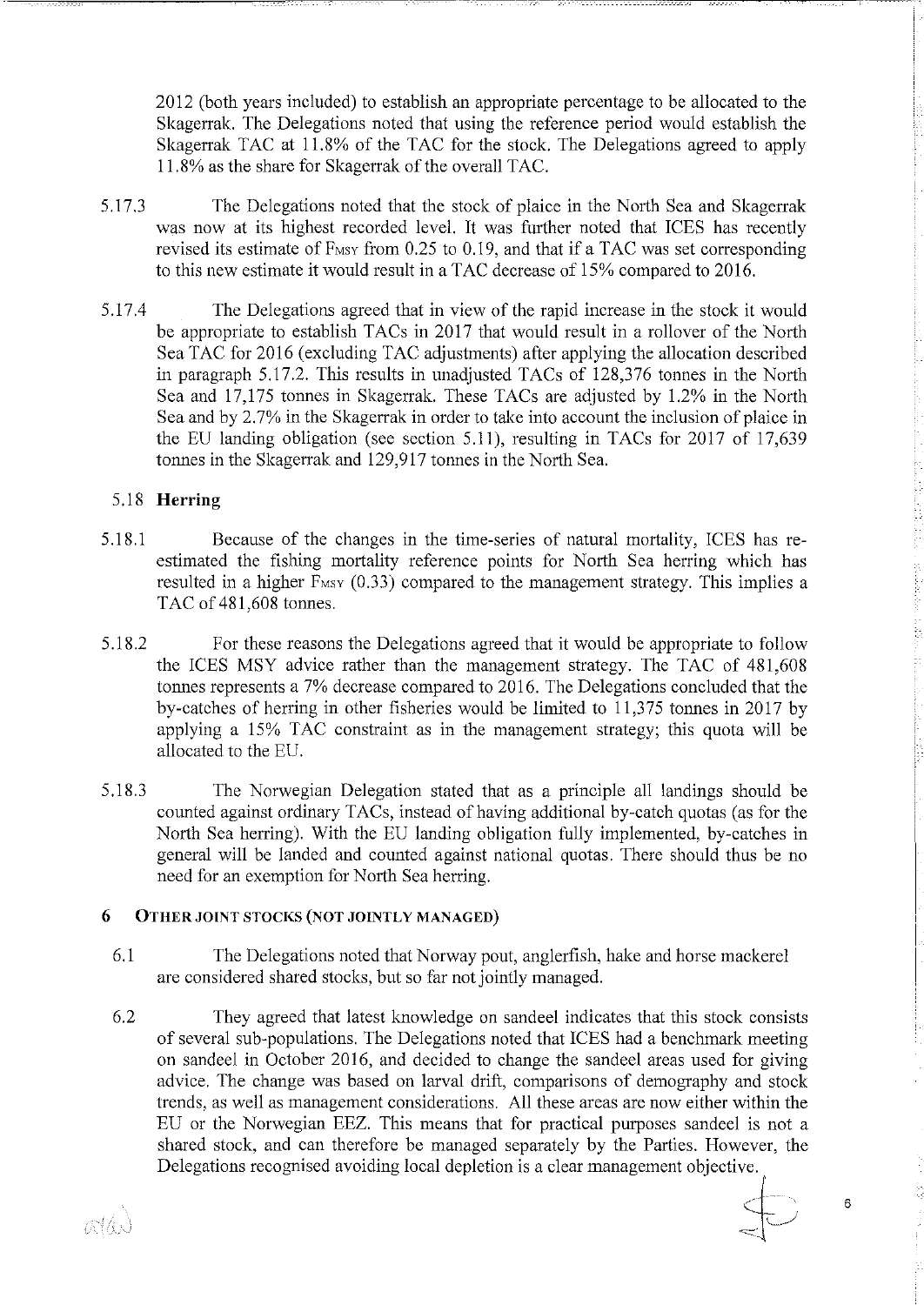6.3 The Delegations noted that hake has started to occur in significant quantities in the North Sea, and therefore the Parties should consider developing joint management measures for this stock.

--~-----~~ -----~- ------- ·~~~===~=~~-,----,--~-----==c---·

# 6.4 **Anglerfish**

6.4.1 The Delegations took note of the ICES advice for 2017 stating that the stock has been increasing over the last three years and that catches of anglerfish could be increased by 20% in relation to the 2016 advice. They agreed that management should ensure the improvement of the exploitation pattern, through, *inter alia*, increased minimum mesh sizes, reduced discards, proteetion of juveniles and appropriate measures to counter ghost fishing. The Delegations recognised the need for improved scientific knowledge of the stock and enhanced scientific co-operation.

# 6.5 **Horse Mackerel**

- 6.5.1 The Norwegian Delegation stated that the Parties should try to develop joint long-term management strategies for all joint stocks, including horse mackerel. In the absence of a joint long-term management strategy Norway wil! also for 2017 establish regulatory measures for this stock in the Norwegian Economie Zone.
- 6.5.2 The EU Delegation stated that it would continue to manage the horse mackerel stock consistent with F<sub>MSY</sub> advice.

# 6.6 **Norway pout**

- 6.6.1 According tothelatest ICES advice, catches in 2017 should nol exceed 358,471 tonnes.
- 6.6.2 The EU Delegation noted that following the TCES benchmark, the management strategy based on an escapement biomass of 150,000 tonnes, which provides for a TAC within the range of 20,000 to 200,000 tonnes, with the additional constraint of a ceiling on fishing mortality of 0.6, was no Jonger known to be precautionary.
- 6.6.3 The Delegations informed that they would set a quota for 2017 based on the latest !CES advice.
- 6.6.4 The Delegations agreed that the Parties should work towards a joint long term management strategy for Norway pout. To this end they agreed to convene a technica! Working Group that would meet before 1 May 2017 in order to draft options for a management strategy for evaluation by ICES. The report of this Working Group should be made available for consideration at the consultations on management strategies (See section 5.12.1). The Terms of Reference of this Working Group are set out in Annex VT.

#### **7 EXCHANGE OF FISHING POSSIBILITIES**

# 7.1 Capelin in ICES Area XIV

7 .1.1 The Delegations referred to the Agreed Record of Fisheries Consultations between the European Union and Norway, signed in Brussels on 21 May 2015, whereby Norway was granted fishing possibilities for capelin during the 2015/2016 season. The Delegations then agreed that in the event of the possible inability of

 $\epsilon$   $\Rightarrow$   $\epsilon$   $\Rightarrow$   $\epsilon$   $\Rightarrow$   $\epsilon$   $\Rightarrow$   $\epsilon$   $\Rightarrow$   $\epsilon$   $\Rightarrow$   $\epsilon$   $\Rightarrow$   $\epsilon$   $\Rightarrow$   $\epsilon$   $\Rightarrow$   $\epsilon$   $\Rightarrow$   $\epsilon$   $\Rightarrow$   $\epsilon$   $\Rightarrow$   $\epsilon$   $\Rightarrow$   $\epsilon$   $\Rightarrow$   $\epsilon$   $\Rightarrow$   $\epsilon$   $\Rightarrow$   $\epsilon$   $\Rightarrow$   $\epsilon$   $\Rightarrow$   $\epsilon$   $\Rightarrow$   $\epsilon$   $\Rightarrow$   $\epsilon$   $\Rightarrow$   $\epsilon$   $\Rightarrow$ 

aláJ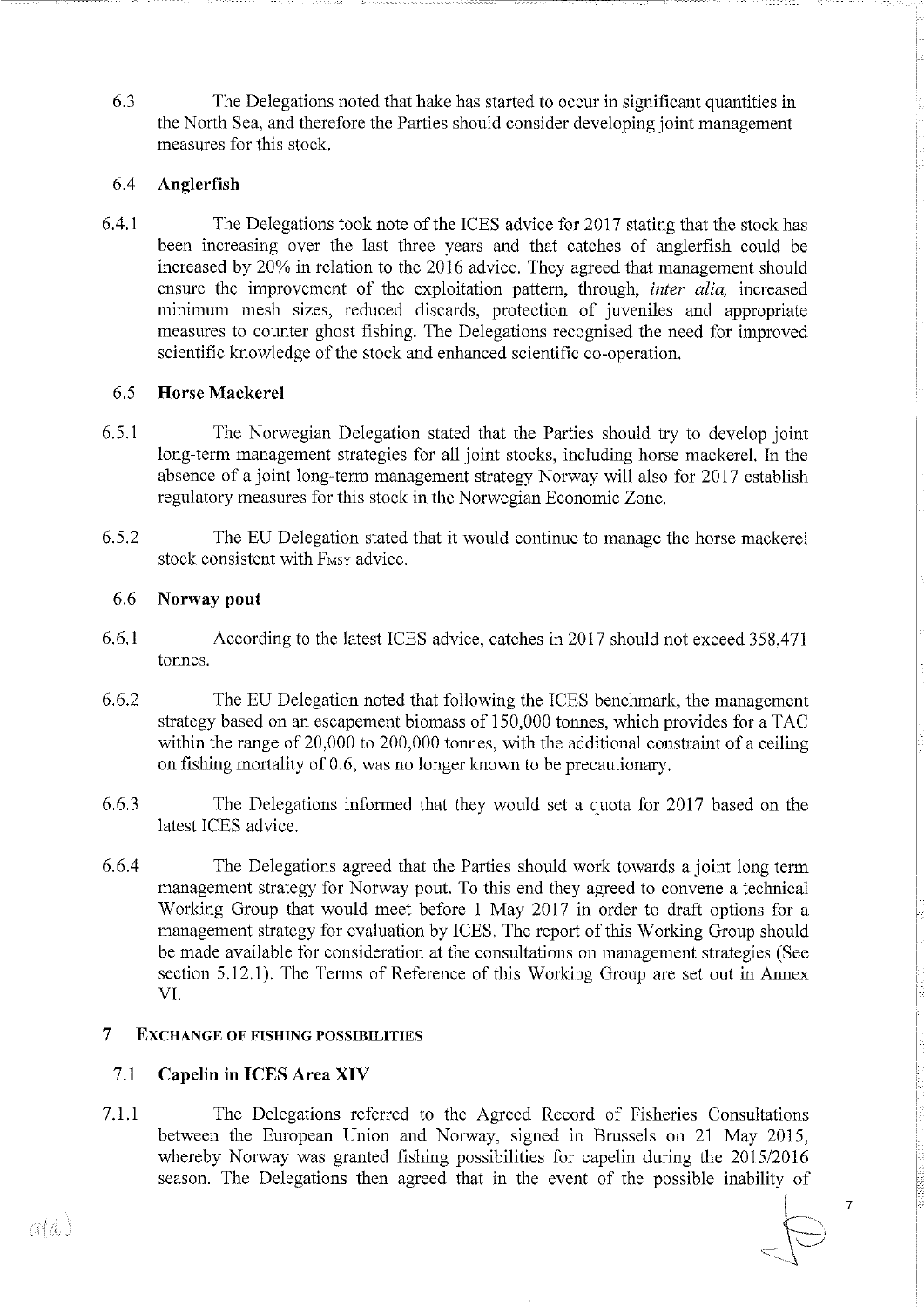Norway to catch its full entidement of 20,000 tonnes of capelin as a result of a reduction in the fishing possibilities agreed by Coastal States, the EU will ensure that appropriate compensation would be made available to Norway for the quotas that could not be caught.

----~~~~~---~~~~~--=~~------.-. -----------------------~=-=-

7.1.2 As the final TAC for capelin was fixed lower than originally expected, the Delegations agreed that as soon as the capelin in the waters of Greenland becomes available again, the EU wil! ensure that an additional quantity of 6,679 tonnes of capelin above the normal balance will we made available to Norway.

#### 7.2 **Redfish in the Norwegian Economie Zone**

- 7.2.1 The Delegations referred to the enlargement of the European Union in 1986 and welcomed the continued commitment made by Norway to facilitate this enlargement under the terms of the Agreement in the form of an Exchange of Letters signed at Oporto on 2 May 1992, which includes an allocation to the EU of 1,500 tonnes of redfish north of 62°N outside the balance of the bilateral fisheries agreement.
- 7.2.2 The Norwegian Delegation informed the EU Delegation that the allocation of redfish during 2017 would entirely relate to *Sebastes mentella.*
- 7.2.3 The Delegations recalled that it was not possihle for the Contracting Parties of NEAFC to reach an agreement on the management of redfish in the Reguiatory Area in ICES Subareas l and 2, during this year's annual meeting. The Delegations therefore agreed to consult bilaterally before June, with the aim of agreeing on a common approach for this stock in future years.

#### 7.3 **Sprat**

7.3.1 The Delegations noted that the ICES advice forsprat covers the period l July to 30 June rather than a calendar year, and that as a consequence transfers of sprat from the EU to Norway could be fished only during the period l July 2017 to 30 June 2018. They further noted the that the transfer of  $10,000$  tonnes shown in Table 4 is conditional on an ICES catch advice in 2017 of no less than 100,000 tonnes. Should this not be the case, it was agreed that the EU would compensate Norway with the same quantity in cod equivalents in the quota exchanges for 2018.

#### 7.4 **Pandalus**

7.4.1 The Delegations agreed that the transfer of Pandalus in Sub-area IVa from Norway to the EU (Table 2) wil! be adjusted in proportion to the revised advice. Any resulting effect on the balance of quota exchanges wil! be rectified in the balance for 2018.

#### **8 FULL UTILISATION OF QUOTAS**

8.1 The Delegations agreed that the Parties should consult in the event that the exhaustion of any quotas taken in a directed fishery or as a by-catch might prevent the full utilisation of established quotas.

#### **9 CATCH INFORMATION**

9 .I Each Party shall, when appropriate and on request, inform the other Party of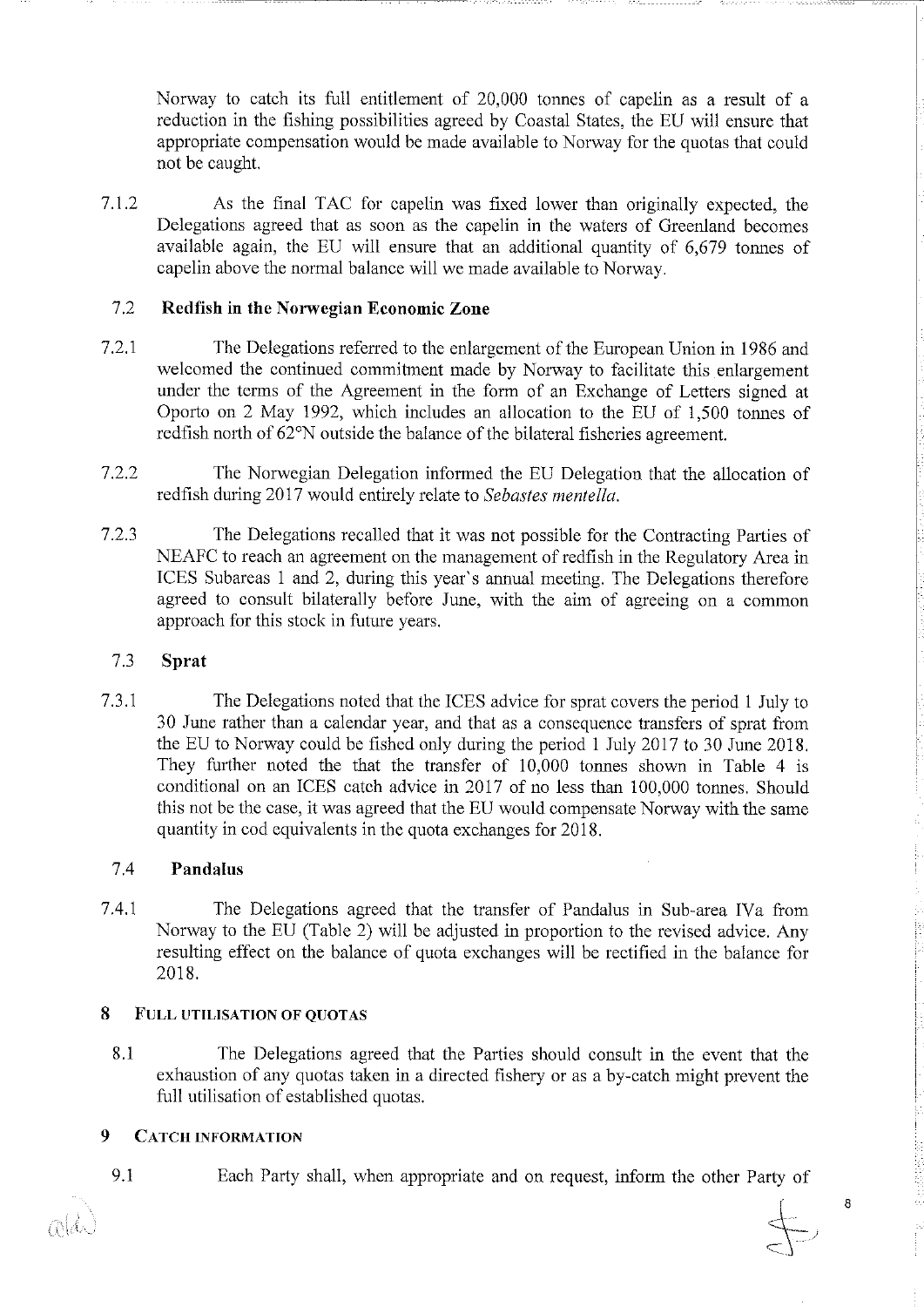catches, by stock, made in its fishing zone by the vessels of the other Party, the information provided by Norway being broken down by flag.

9.2 The Delegations agreed that the catch information, including inter-annual quota flexibility, should be attached to future Agreed Records.

~~~~~~~~~~~~~~~~ --------------------- ------~~~~~~---c=c-c-,.------,-,-,-=--~~c-==--

# **10 TECHNICAL MEASURES**

- 10.1.1 The Delegations agreed on the importance of technica! regulations that are both practical and effective. This will strengthen the legitimacy as wel! as the control and enforcement aspect of the regulations.
- I 0.1.2 The Delegations recalled that they have received reports and recommendations from several Working Groups during the last decade on harmonising technical measures in the North Sea and Skagerrak. These reports have served as important input for the development of regulations on technical measures.
- I 0.1.3 The EU Delegation inforrned the Norwegian Delegation that the Emopean Commission's proposal for a new technica! measures regulation should be adopted during 2017. The EU Delegation explained that the structure of the new regulation, would consist of a framework setting out the objectives, scope and targets as well as technica! rules common to all regions, including prohibited gears and methods, general minimum conservalion reference sizes and measures to rednee discarding. In addition it will allow for regionalisation where the common rules on, *inter-alia*, selectivity, closed or restricted areas, minimum conservalion reference sizes and real time closures can be modified to meet specific requirements in each sea basin, provided that they are at least as effective in meeting the objectives. The EU Delegation considered that the regionalisation process offered some scope for co-operation with Norway for the harmonisation of technical measures, and expressed its hope that Norway would be invited to participate as observers in relevant meetings of the Scheveningen Group. The EU also expressed the hope that this would be reciprocated by invitations to the EU to participate in Norway's internal meetings on the same issues.
- 1 0.1.4 Both Delegations recognised the significanee of these changes and agreed to meet during 2017 in order to ensure full transparency, on the content of this proposal.
- I 0.1.5 The Norwegian Delegation welcomed this development and hoped that these measures would result in significant reduction of discard as well as further harmonisation of technical regulations. The Norwegian Delegation also noted that important issues will be discussed on regional level, and stressed the importance of including Norway in these processes at an carly stage, as this wil! be necessary to achleve improved harmonisation.

# I 0.2 **Real Time Closures**

10.2.1 The Delegations consider that it is of great importance to continue the Real Time Closure (RTC) systems to protect small fish and juveniles, and furthermore that they will continue to share information on the operation of the RTC systems.

# **11 CONTROL AND ENFORCEMENT**

# 11.1 **Monitoring, Control and Surveillance (MCS) Working Group for 2017**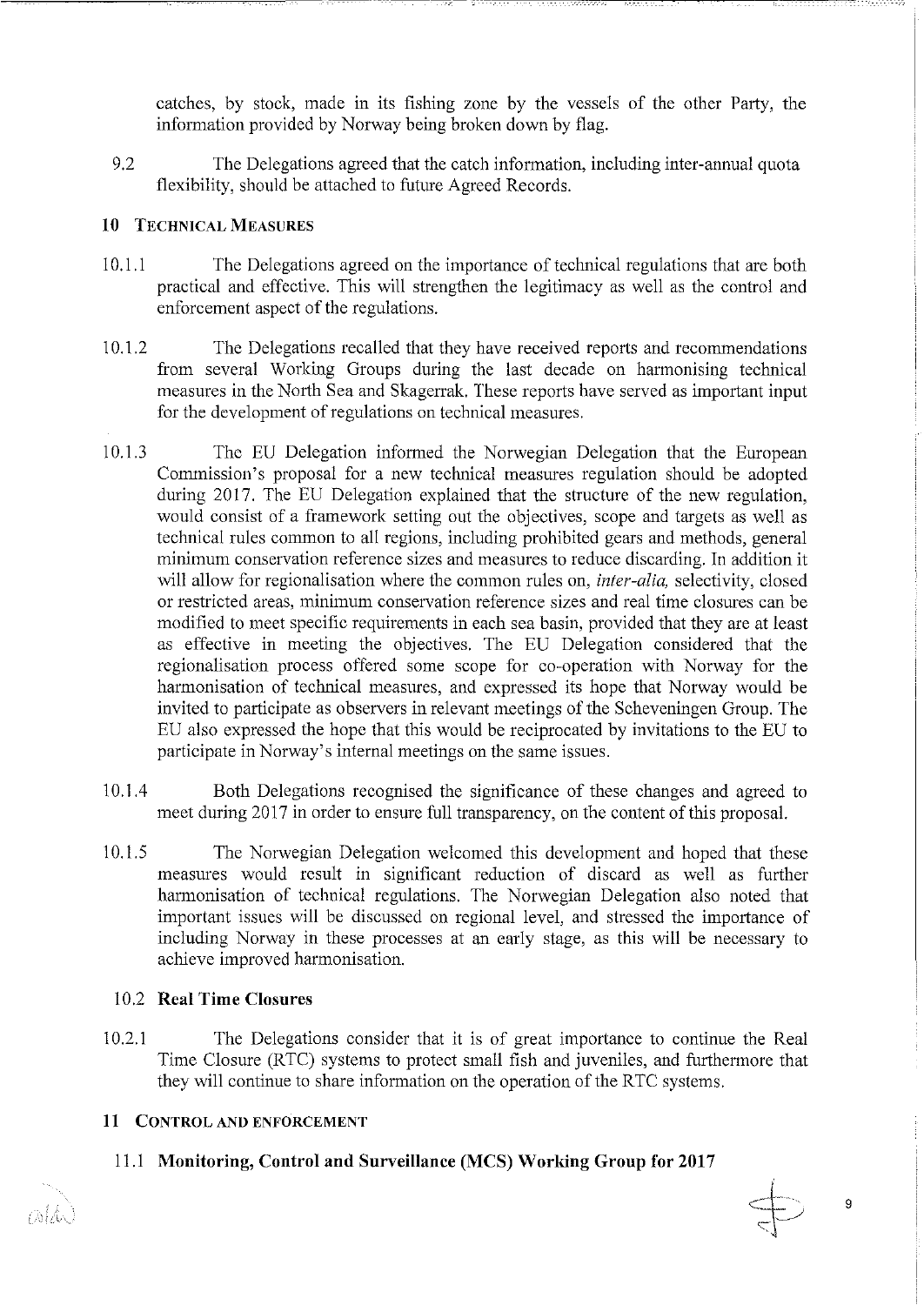11.1.1 The Delegations took note of the report from the Working Group on the activity in 2016. The Working Group met two times, in addition to a planning meeting. One fact-finding mission was carried out in the Netherlands. The Delegations endorsed the work of the Group, and the importance of cooperation between all relevant Parties related to monitoring, control and surveillance of the pelagic fisheries. The Terms of Reference of the MCS Working Group as agreed during the Coastal State Consultations on Mackerel for 2017 are set out in Annex XI.

~~~~~~ --.. ------------ c-- ~~-~~~-~-======---~~~-.. -.. -.. -. ----------~-·----.--.. -.-

# 11.2 **Control measnres for pelagic fisheries**

- 11.2.1 The Delegations took note of the conclusions of the Coastal States consultations on the management of mackerel in the North-East Atlantic for 2017. In particular, they referred to the task of the Monitoring, Control and Surveillance Working Group, which should review Annex IV of the Agreed Record of March 2014 regarding measures agreed on slipping, discards and high-grading in pelagic species (Annex IX in this Agreed Record); and propose measures on both technical and legal issues as appropriate. This task will be carried out in the course of 2017.
- 11.2.2 The Delegations noted that the Parties in 2014 had agreed on revised measures concerning weighing and inspeetion of pelagic landings. The measures are set out in Annex X.

# 11.3 **Cooperation, exchange of information and inspeetors**

- 11.3.1 The Delegations agreed that dynamic cooperation on monitoring, control and surveillance related issues between the inspections services of both Parties is important to achieve level playing field and increased compliance, in particular concerning joint demersal stocks.
- 11.3.2 The Delegations stated that exchanging relevant data and information would improve risk management by both Parties, taking into account an increased demand for cost effectiveness in monitoring, control and surveillance.
- 11.3 .3 The Delegations expressed satisfaction with the operational collaboration between their respective control authorities and encouraged them to continue such cooperation.
- 11.3.4 The Delegations agreed that the Parties could exchange officials as observers in relation to control and enforcement and that these may accompany inspectors from the other Party.
- 11.3.5 Furthermore, the Delegations agreed that the Parties, on an operational level, should exchange information and views regarding issues related to monitoring, control and surveillance of bilateral interest and facilitate meetings when appropriate.
- 11.3.6 The Norwegian Delegation recalled that Norway has repeatedly asked for possibilities to attend in selected meetings in European Fisheries Control Agency (EFCA) regarding planned control activities within EU waters, on joint stocks where Norway is a shareholder.
- 11.3.7 The Norwegian Delegation is still of the view that such cooperation would be of mutual interest in the light of transparency, securing level playing field and to increase understanding of the Parties' control systems.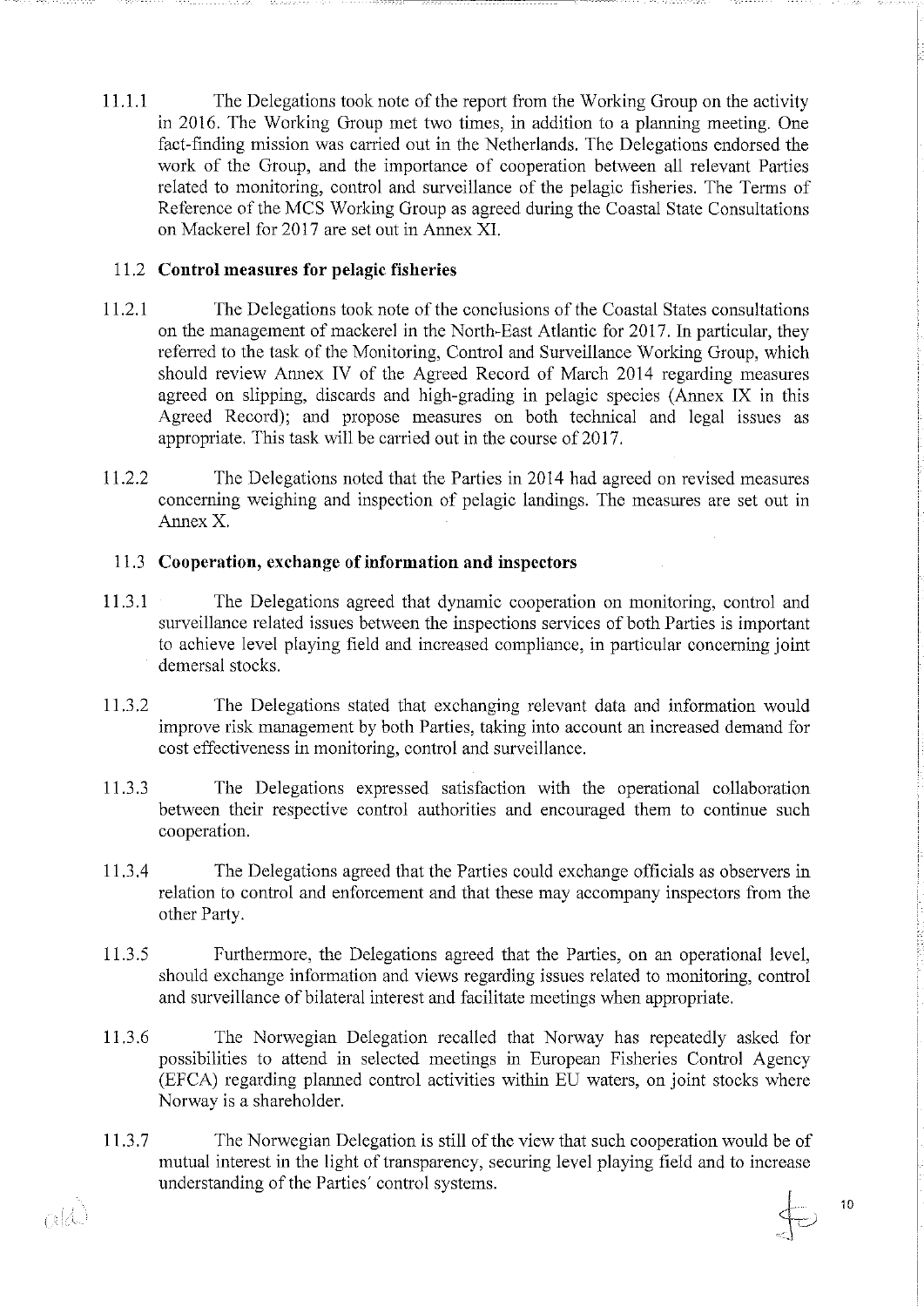11.3.8 The EU Delegation informed Norway that EFCA is set up to coordinate inspection activities of EU Member States, and that there are legal issues concerning the involvement of a third party in such arrangements. However, involvement of Norway in NAFO/NEAFC control activities coordinated by EFCA is possible.

----------- -~-~=~-~----

 $\oplus$ 

 $11$ 

- 11.3.9 The Norwegian Delegation took note of the EU Delegation explanations and encouraged the EU Delegation to further look to accommodate this request from Norway.
- 11.3.10 The Delegations agreed to plan and to carry out a Joint Operational Seminar during week 24 in 2017. The Joint Operational Seminar will take place in Sweden and be hosted by the Swedish Agency for Marine and Water Management. The seminar will focus on the Landing obligation/Discard ban, in particular for the joint stocks. The Parties agreed to invite all the relevant Coastal States to the Seminar.

#### 11.4 **Electronic reporting systems (ERS) and Vessel Monitoring Systems (VMS) for fishing vessels**

- 11.4.1 The Delegations noted that the quality of the data was improving and that ERS has given an improved basis for management, monitoring, control and surveillance, and for statistical and scientific purposes. However, the Delegations recognised that there is still room for improving and developing ERS.
- 11.4.2 The EU Delegation recalled the new reporting obligations in EU waters related to the landing obligation. Separate recording in the Iogbook of undersized fish is mandatory in EU waters. It informed the Norwegian Delegation that the new EU ERS legislation now foresees a push mechanism similar to Norwegian and NEAFC procedures. The EU foresees to report electronically using the format of the UN/CEFACT standard in 2017.
- 11.4.3 Furthermore, the Delegations recalled that an agreed record was signed in 2014 introducing a separate transportation layer for the electronic exchange of data. They took note of the work of the Working Group of electronic reporting and recording experts in 2016 where initial tests have been performed in order to facilitate the operation of VMS, which should become first business content using the transportation layer. Consequently, the Agreed Record of Conclusions between Norway and the European Union on Issues Related to Satellite Tracking of Fishing Vessels signed by Norway 15 Fcbruary 2013 and by the European Union 31 January 2013, is being revised.
- 11.4.4 Therefore, the Delegations agreed to continue the Working Group of electronic reporting and recording expetis in 2017. The Delegations agreed that the main focus of the Working Group should be on installing and testing the transportation layer for electronic exchange of VMS data, and on the ERS format allowing the fulfilment of the business requirements in EU and Norway. The Working Group should meet before 31 May 2017 under the Terms of Reference set out in Annex XII.
- 11.4.5 The EU Delegation informed the Norwegian Delegation that bilateral discussions on exchange of electronic catch and activity data have been continued with the Faroe Islands and Greenland. These discussions aim at setting up a common electronic reporting system allowing a harmonised electronic exchange of catch and activity data. Furthermore, tests of data exchanges on the transportation layer have

 $\alpha$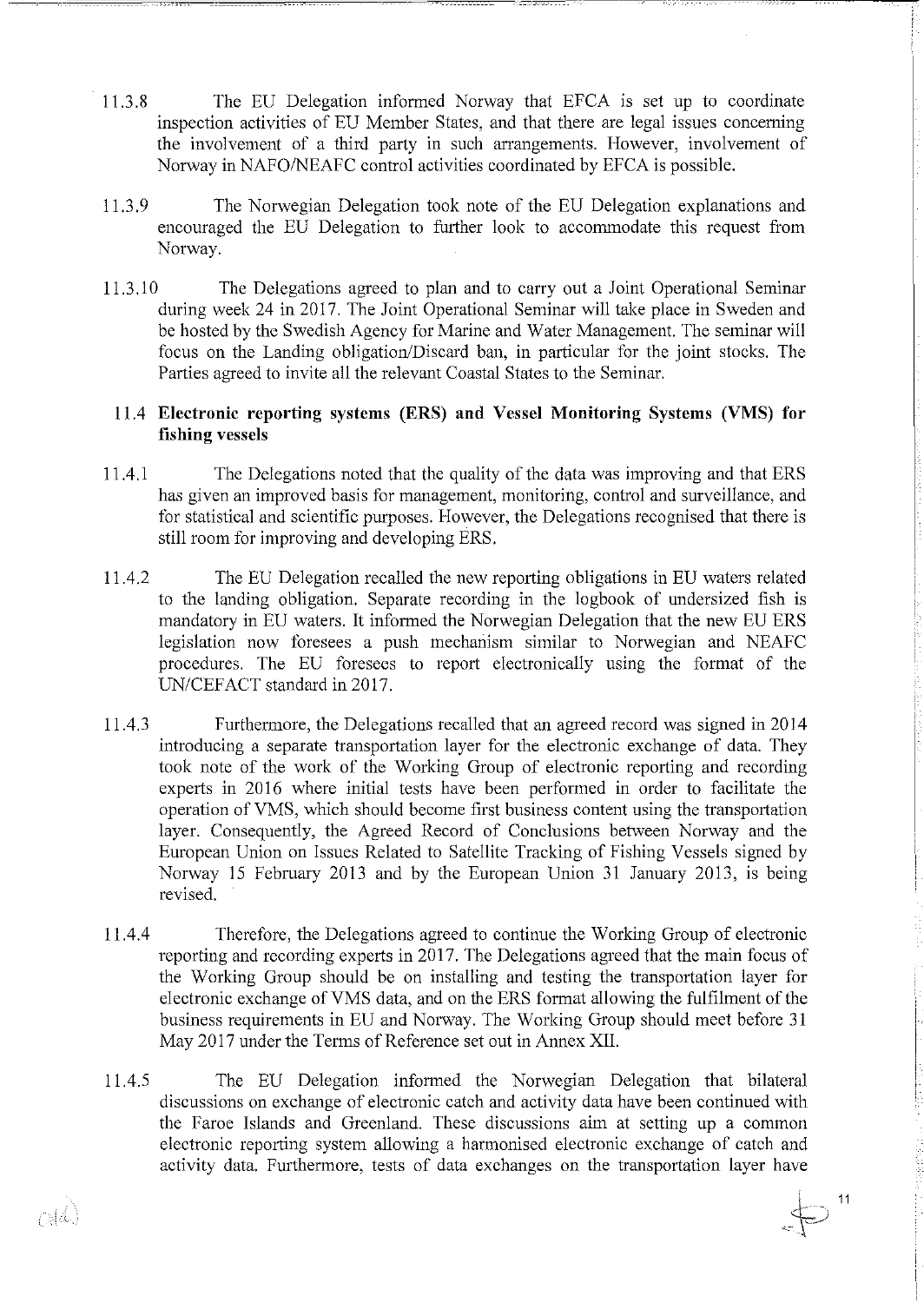started with NEAFC and NAFO.

- 11.4.6 The Norwegian Delegation informed the EU Delegation that bilateral arrangement on exchange of electronic catch and activity data have been agreed with Faroe Islands, leeland and Russia. These agreements are in line with the electronic reporting system that Norway and EU has committed to in the Agreed Record between Norway and EU on electronic exchange of catch and activity data. Furthermore, Norway have started discussions on exchange of electronic catch and activity data with Greenland.
- 11.4.7 The Delegations recalled that the Parties in 2015 agreed that the Agreed record of Conclusions of Fisheries Consultations between Norway and the European Union on Electronic Exchange of Catch and Activity data, signed in Bergen on 23 February 2010, and updated in Brussels on 14 November 2011, shall apply for all vessels above 12 meters from 1 October 2015.

# 12 NOTIFICATION OF NEW LEGISLATION

- 12.1 In view of the importance of each Party communicating in a timely manner the introduction of new fisheries legislation and, in particular, of the need to provide such information in an expeditious manner to fishermen from both Parties, the Delegations agreed to devote renewed attention to the respect of this principle.
- 12.2 The EU Delegation reminded the Norwegian Delegation of the need to provide new legislation in a format which is easily understandable, i.e. English, as soon as such legislation is available.

# 13 UNITED KINGDOM - FAROE ISLANDS SPECIAL AREA

- 13.1 With regard to Norwegian vessels fishing in the Special Area between the EU fishing zone (United Kingdom waters) and the Faroe Islands fishing zone, the following rules shall apply:
	- (I) Yesseis fishing in the Special Area shall comply withall relevant fishery rules established by the Party issuing a fishing licence for that vessel.
	- (2) If a vessel has obtained a fishing licence from both Parties, the vessel shall report its total catches in the Special Area to both Parties. The catches shall be deducted from the quotas allocated by each Party, divided equally between them. If the quota allocated by one Party is exhausted, the catches shall be deducted from the quota allocated by the other Party.
	- (3) Catches taken in the Special Area shall be registered in the logbook.
	- (4) Yesseis fishing in the Special Area shall be equipped with YMS and be subject to control by the Party or Parties issuing the fishing licence.
- 13.2 The EU Delegation, furthermore, informed Norway that a specific hail-in and hail-out system for the Special Area will be introduced as soon as possible.
- 13.3 The Delegations agreed to continue to examine practical solutions in regard to technica] regulations in the Special Area, which are applicable to any vessel, which has obtained a fishing licence from either Party.  $\oint$  12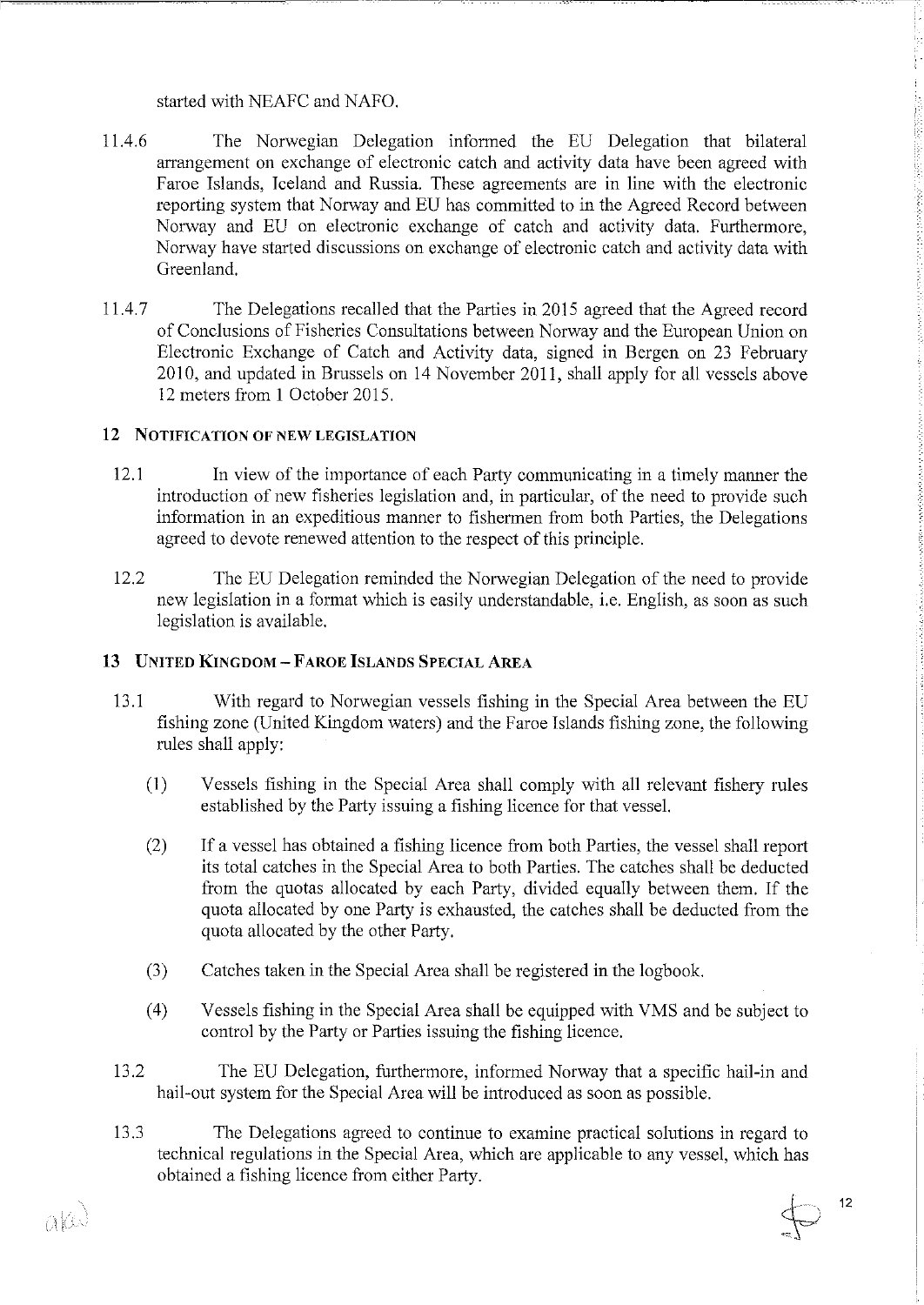# **14 EXPLORA TORY FISHERlES**

- 14.1 The EU Delegation expressed the interest of some EU operators in exploring the potential of under-utilised resources evolving in Norwegian waters, such as crab and prawns. Thc EU Delegation invited the Norwegian authorities to examine duly motivated requests transmitted by EU operators and to issue where justified fishing authorizations for exploratory campaigns subject to the applicable conditions. The provision of existing scientific and other basic information to interested operators would be much appreciated.
- 14.2 The Norwegian Delegation stated that this subject is outside the scope of this Agreed Record and referred to the website of the Directorate of Pisheries for further in formation in this respect.

For the Norwegian Delegation

For the European Union Delegation

~~~~~=~~~~~~~~~~~~~~~~----------~~-~----

Ann Kristin Westburg<br>Ann Kristin WESTBERG

 $\setminus$ ~}À *c* 0 (\. ' ,\_\_\_\_, \_ \_. Jacques VERBORGH --··~'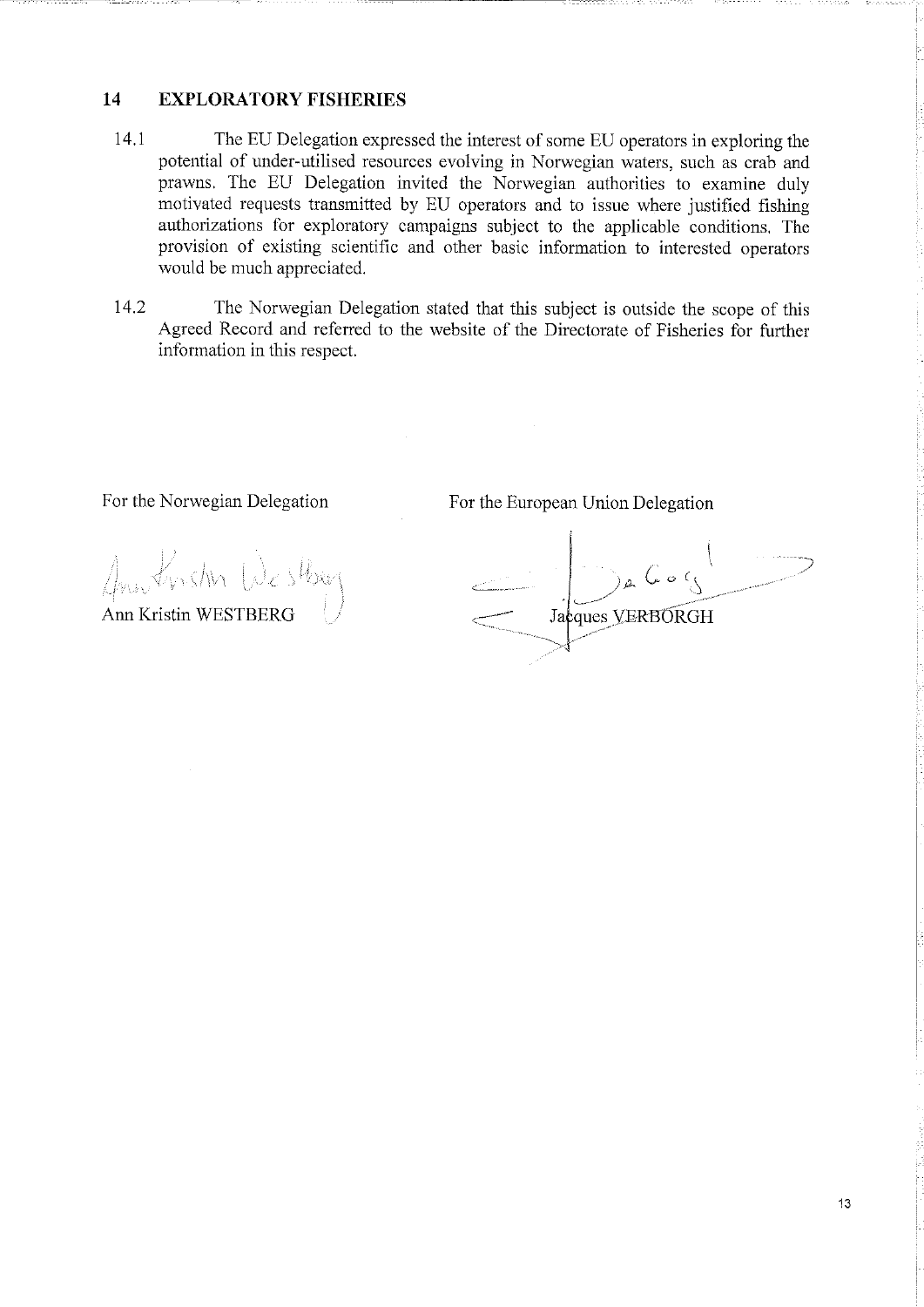#### **ANNEX I**

 $\left\{ \bigtriangledown^{14} \right.$  $\epsilon$ 

#### **RECOVERY AND LONG TERM MANAGEMENT STRATEGY FOR COD**

---------------------------------

The Strategy covers an initial recovery phase as well as a long-term management phase and shall consist of the following elements.

#### **Objective**

I. The Parties agree to restriet their fishing on the basis of TACs consistent with a fishing mortality rate that maximises long-term yield and maintains spawning stock biomass above Bpa.

#### *Transitional arrangement*

2. The fishing mortality wil! be reduced by setting a TAC at a level not exceeding that corresponding to a fishing mortality which is a fraction of the estimate of fishing mortality on appropriate age groups in 2008 as follows: 75% for the TACs in 2009, 65% for the TACs in 2011, and applying successive decrements of 10% for the following years.

The transitional phase ends (and wil! not apply) as from the first year in which the longterm management arrangement (paragraphs 3, 4 and 6) leads to a higher TAC than the transitional arrangement.

#### *Long-term management*

- 3. If the size of the stock on 1 January of the year prior to the year of application of the TACs is:
	- a. Above the precautionary spawning biomass level, the TACs shall correspond to a fishing mortality rate of 0.4 on appropriate age groups;
	- b. Between the minimum spawning biomass level and the precautionary spawning biomass level, the TACs shall not exceed a level corresponding to a fishing mortality rate on appropriate age groups equal to the following formula:

 $0.4$  -  $(0.2 *$  (Precautionary spawning biomass level - spawning biomass) / (Precautionary spawning biomass level - minimum spawning biomass level))

- c. At or below the limit spawning biomass level, the T AC shall not exceed a level corresponding to a fishing mortality rate of 0.2 on appropriate age groups.
- 4. Notwithstanding paragraphs 2 and 3, the TAC for 20ll and subsequent years shall not be set at a level that is more than 20% below or above the TACs established in the previous year.
- 5. When scientific advice indicates that the application of the rules set out in paragraphs 2 to 4 is not appropriate to meet the objectives of the strategy, the Parties may, notwithstanding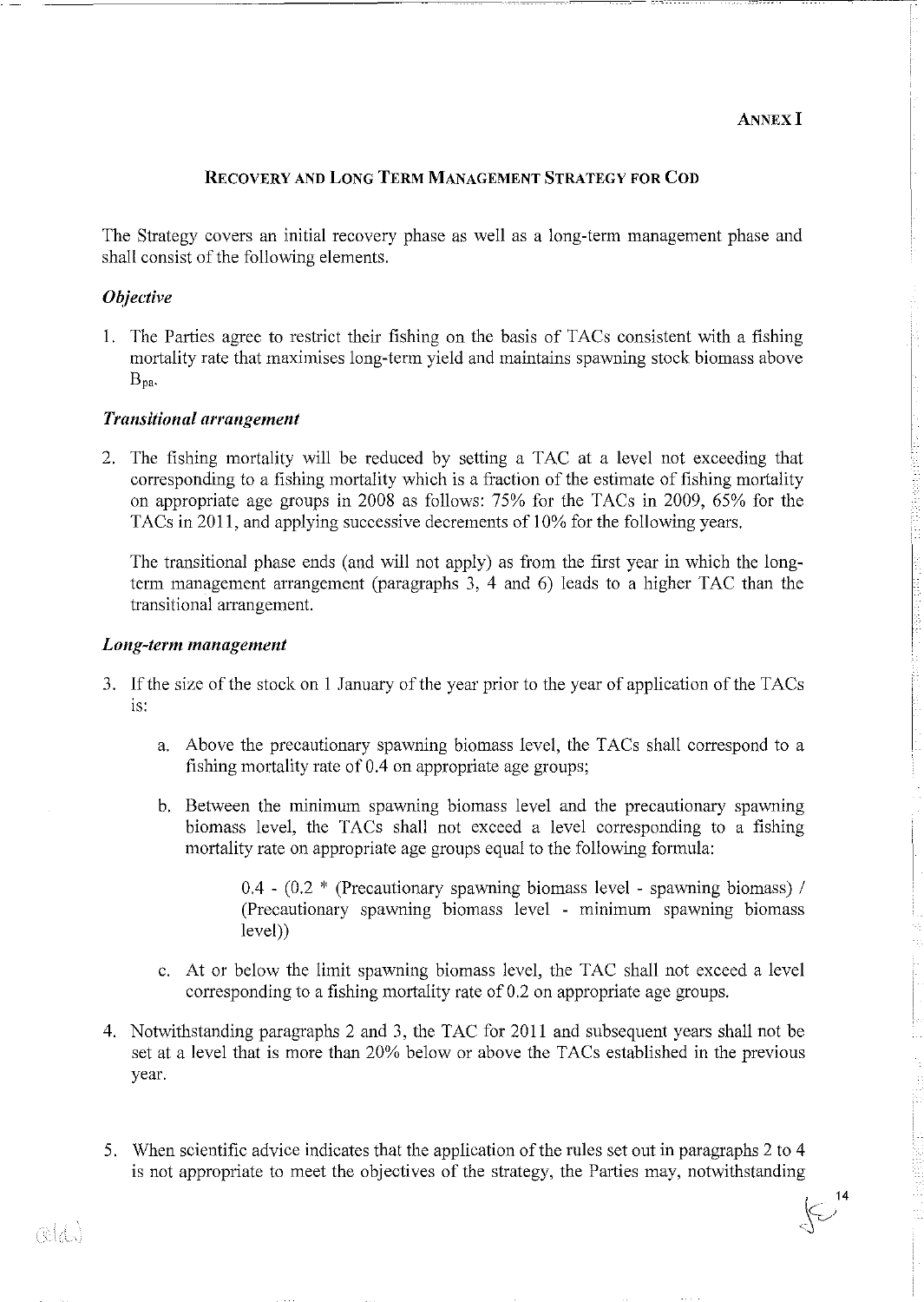the above mentioned provisions, decide on an alternative TAC level.

- 6. Where the stock has been exploited at a fishing mortality rate close to 0.4 during three successive years, the parameters of this strategy shall be reviewed on the basis of advice from ICES in order to ensure exploitation at maximum sustainable yield.
- 7. The TAC shall be calculated by deducting the following quantities from the total removals of cod that are advised by ICES as corresponding to the fishing mortality rates consistent with the management strategy:
	- a. A quantity of fish equivalent to the expected discards of cod from the stock concerned;
	- b. A quantity corresponding to other relevant sourees of cod mortality.
- 8. The Parties agree to adopt values for the minimum spawning biomass level (70,000 tonnes), the precautionary biomass level (150,000 tonnes) and to review these quantities as appropriate in the light of ICES advice.

#### **Procedure for setting TACs in data-poor circumstances**

- 9. If, due to a lack of sufficiently precise and representative information, it is not possible to implement the provisions in paragraphs 3 to 7, the TAC will be set according to the following procedure.
	- a. If the scientific advice recommends that the catches of cod should be reduced to the lowest possible level the TAC shall be reduced by 25% with respect to the TAC for the preceding year.
	- b. In all other cases the TAC shall be reduced by 15% with respect to the TAC for the previous year, unless the scientific advice recommends otherwise.

This arrangement entered into force on 1 January 2013 and shall be reviewed no later than 31 December 2015.

 $\alpha$ Ko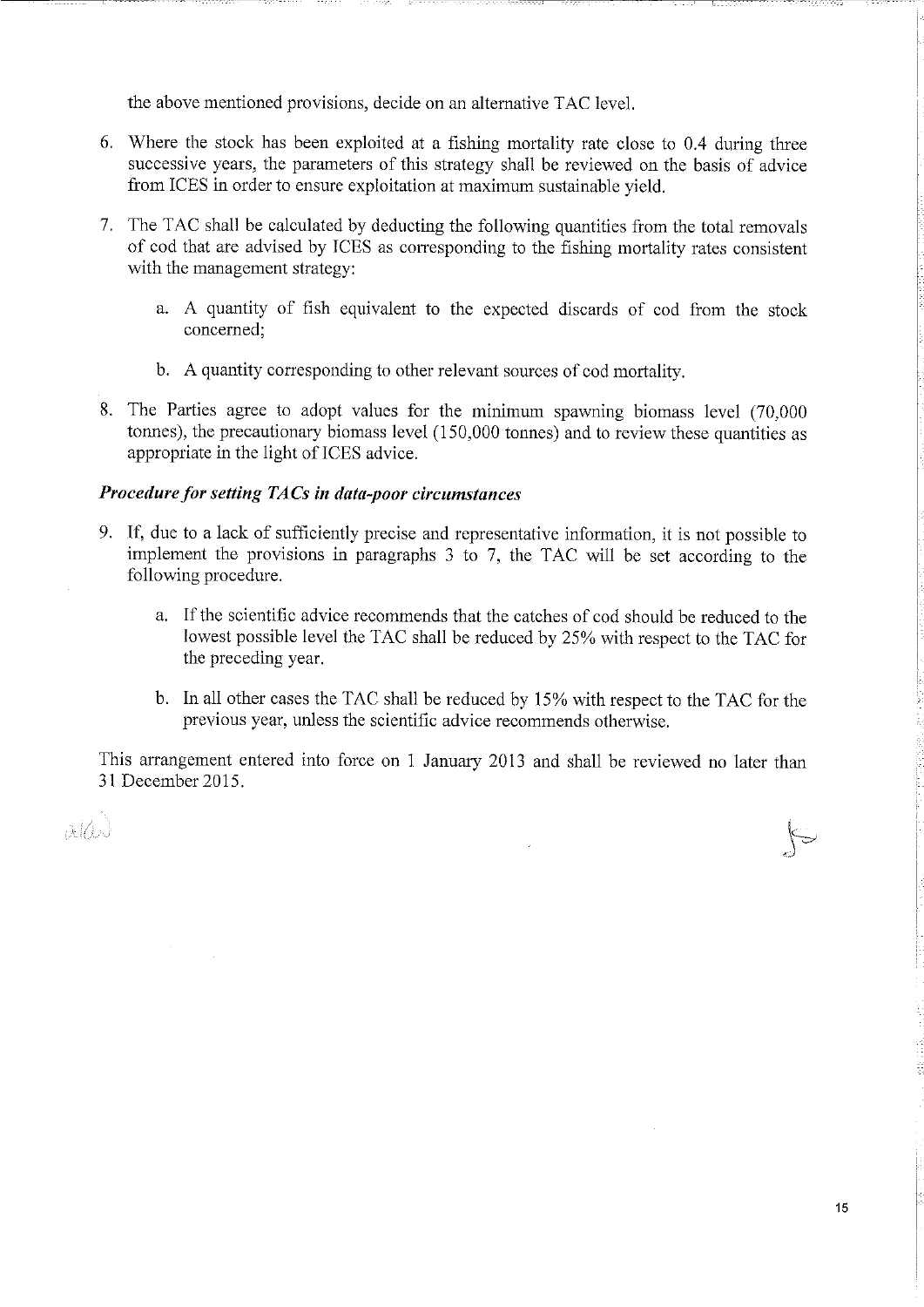#### **LONG-TERM MANAGEMENT STRATEGY FOR HADDOCK**

The Parties agreed to implement a long-term management strategy for the haddock stock in the North Sea and Skagerrak. The objective of the strategy is to provide for sustainable fisheries with high and stabie yields in conformity with the precautionary approach.

The strategy shall consist of the following elements:

- 1. Every effort shall be made to maintain a minimum level of Spawning Stock Biomass greater than 100,000 tonnes  $(B_{lim})$ .
- 2. Por 2009 and subsequent years the Parties agreed to restriet their fishing on the basis of a TAC consistent with a fishing mortality rate of no more than 0.3 for appropriate agegroups, when the SSB in the end of the year in which the TAC is applied is estimated above 140,000 tonnes  $(B_{pa})$ .
- 3. Where the rule in paragraph 2 would lead to a TAC, which deviates by more than 15 % from the TAC of the preceding year, the Parties shall establish a TAC that is no more than 15% greater or 15% less than the TAC of the preceding year.
- 4. Where the SSB referred to in paragraph 2 is estimated to be below  $B_{pa}$  but above  $B_{lim}$  the TAC shall not exceed a level which will result in a fishing mortality rate equal to 0.3-  $0.2*(B<sub>pa</sub>-SSB)/(B<sub>pa</sub>-B<sub>lim</sub>)$ . This consideration overrides paragraph 3.
- 5. Where the SSB refened to in paragraph 2 is estimated to be below Blim the TAC shall be set at a level corresponding to a total fishing mortality rate of no more than 0.1. This consideration overrides paragraph 3.
- 6. In the event that ICES advises that changes are required to the precautionary reference points  $B_{pa}$  (140,000t) or  $B_{lim}$ , (100,000t) the Parties shall meet to review paragraphs 1-5.
- 7. In order to rednee discarding and to increase the spawning stock biomass and the yield of haddock, the Parties agreed that the exploitation pattem shall, while recalling that other demersal species are harvested in these fisheries, be improved in the light of new scientific advice from *inter alia* ICES.
- 8. No later than 31 December 2014, the Parties shall review the arrangements in paragraphs 1 to 7 in order to ensure that they are consistent with the objective of the strategy. This review shall be conducted after obtaining *inter alia* advice from ICES concerning the performance of the strategy in relation to its objective.

This arrangement entered into force on 1 January 2009.

nik

 $\mathbb{P}$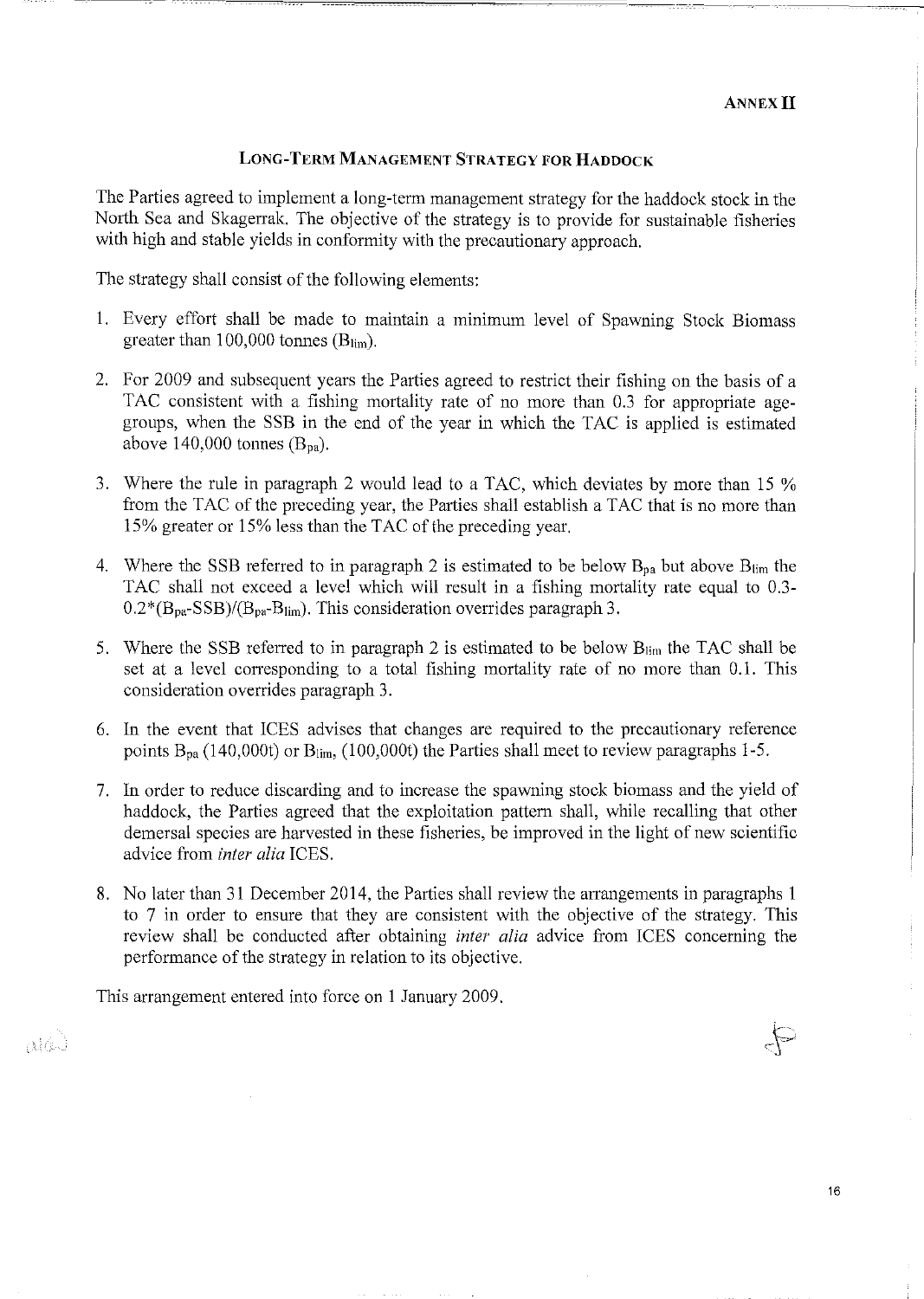#### **LONG-TERM MANAGEMENT STRATEGY FOR SAITHE**

The Parties agreed to implement a long-term management strategy for the saithe stock in the Skagerrak, the North Sea and west of Scotland, which is consistent with a precautionary approach and designed to provide for sustainable fisheries and high yields.

The strategy shall consist of the following elements:

- 1. Every effort shall be made to maintain a minimum level of Spawning Stock Biomass (SSB) greater than  $106,000$  tonnes (B<sub>lim</sub>).
- 2. Where the SSB is estirnated to be above 200,000 tonnes the Parties agreed to restriet their fishing on the basis of a TAC consistent with a fishing mortality rate of no more than 0.30 for appropriate age groups.
- 3. Where the SSB is estirnated to be below 200,000 tonnes but above 106,000 tonnes, the TAC shall not exceed a level which, on the basis of a scientific evaluation by ICES, will result in a fishing mortality rate equal to 0.30-0.20\*(200,000-SSB)/94,000.
- 4. Where the SSB is estimated by the ICES to be below the minimum level of SSB of 106,000 tonnes the TAC shall be set at a level corresponding to a fishing mortality rate of no more than  $0.1$ .
- 5. Where the rules in paragraphs 2 and 3 would lead to a TAC, which deviates by more than 15% from the TAC of the preceding year the Parties, shall fix a TAC that is no more than 15% greater or 15% less than the TAC of the preceding year.
- 6. Notwithstanding paragraph 5 the Parties may where considered appropriate rednee the TAC by more than 15% compared to the TAC of the preceding year.
- 7. A review of this arrangement shall take place no later than 31 December 2015.

This arrangement entered into force on 1 January 2009.

niks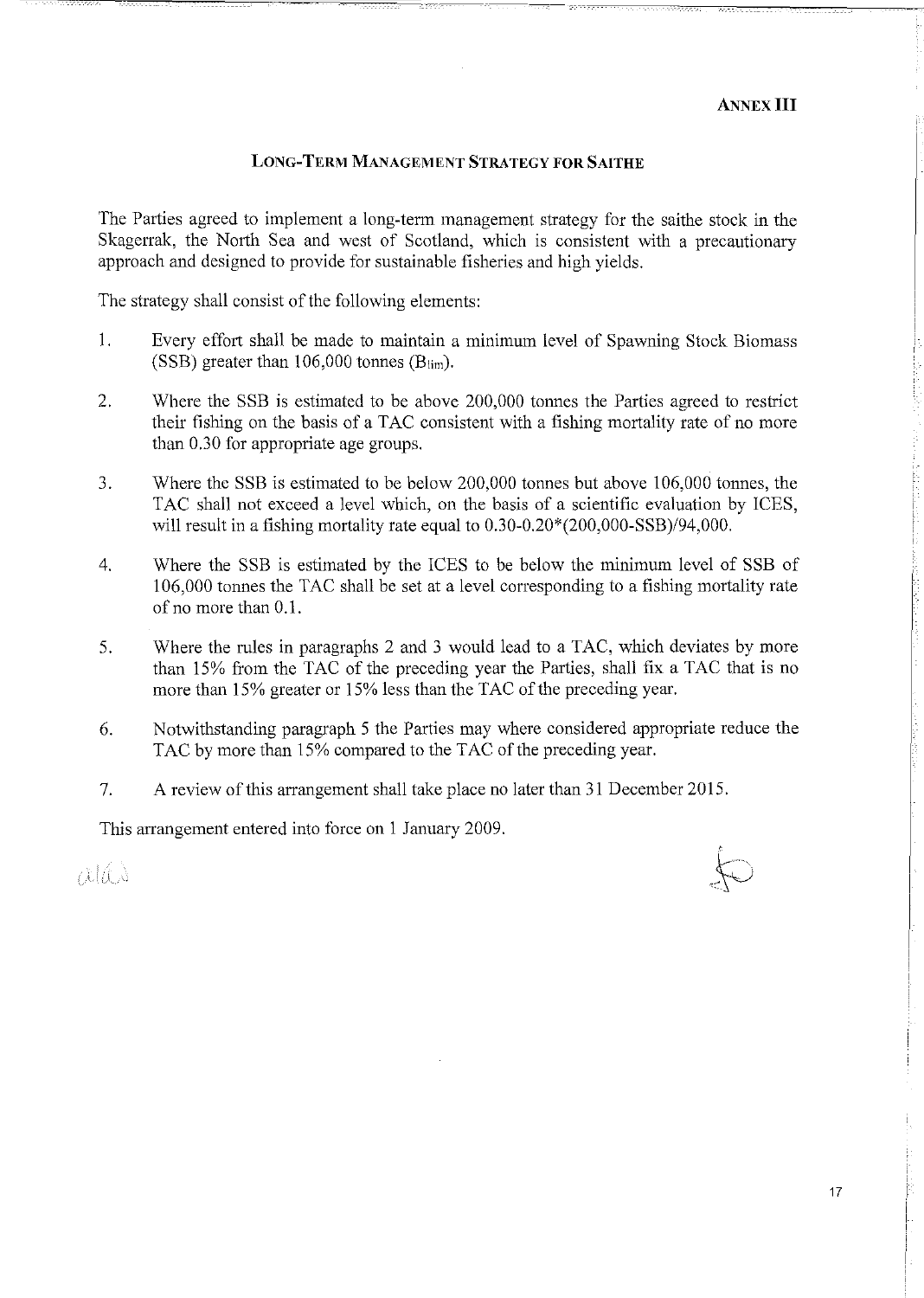# **LONG-TERM MANAGEMENT STRATEGY FOR HERRING**  OF NORTH SEA ORIGIN AND ALLOCATION OF CATCHES

The Parties agreed to continue to implement the management system for North Sea herring, which entered into force on 1 January 1998 and which is consistent with a precautionary approach and designed to ensure a rational exploitation pattem and provide for stabie and high yields. This system consists of the following:

- 1. Every effort shall be made to maintain a minimum level of Spawning Stock Biomass (SSB) greater than 800,000 tonnes  $(B_{lim})$ .
- 2. Where the SSB is estimated to be above 1.5 million tonnes the Parties agree to set quotas for the directed fishery and for by-catches in other fisheries, reflecting a fishing mortality rate of no more than  $0.26$  for 2 ringers and older and no more than  $0.05$  for  $0 - 1$  ringers.
- 3. Wh ere the SSB is estimated to be below 1.5 miJlion tonnes but above 800,000 tonnes, the Parties agree to set quotas for the direct fishery and for by-catches in other fisheries, reflecting a fishing mortality rate on 2 ringers and older equal to:

0.26-(0.16\*(1,500,000-SSB)/700,000) for 2 ringers and older, and

no more than 0.05 for 0 - 1 ringers

- 4. Where the SSB is estimated to be below 800,000 tonnes the Parties agree to set quotas for the directed fishery and for by-catches in other fisheries, reflecting a fishing mortality rate of less than 0.1 for 2 ringers and older and of less than 0.04 for 0-1 ringers.
- 5. Where the rules in paragraphs 2 and 3 would lead to a TAC which deviates by more than 15% from the TAC of the preceding year the parties shall fix a TAC that is no more than 15% greater or 15% less than the TAC of the preceding year. However, if the resulting fishing mortality rate would be more than  $10\%$  higher or more than  $10\%$  lower than that indicated by the rules in paragraphs 2 and 3, the TAC shall be fixed at a level corresponding to a fishing mortality that is respectively 10% higher or 10% lower than that indicated by the rules of paragraphs 2 and 3.
- 6. Notwithstanding paragraph 5 the Parties may, where considered appropriate, rednee the TAC to a level that corresponds to a fishing mortality more than 10% lower than that indicated by the rules of paragraphs 2 and 3.
- 7. By-catches of herring may only be landed in ports where adequate sampling schemes to effectively monitor the landings have been set up. All catches landed shall be deducted from the respective quotas set, and the fisheries shall be stopped immediately in the event that the quotas are exhausted.
- 8. The allocation of the TAC for the directed fishery for herring shall be 29% to Norway and 71% to the EU. The by-catch quota for herring shall be allocated to the EU.
- 9. A review of this arrangement shall take place no later than 31 December 2017

This arrangement shall enter into force on 1 January 2015.

 $\pi$ k

---c:--c-c-===~·------- -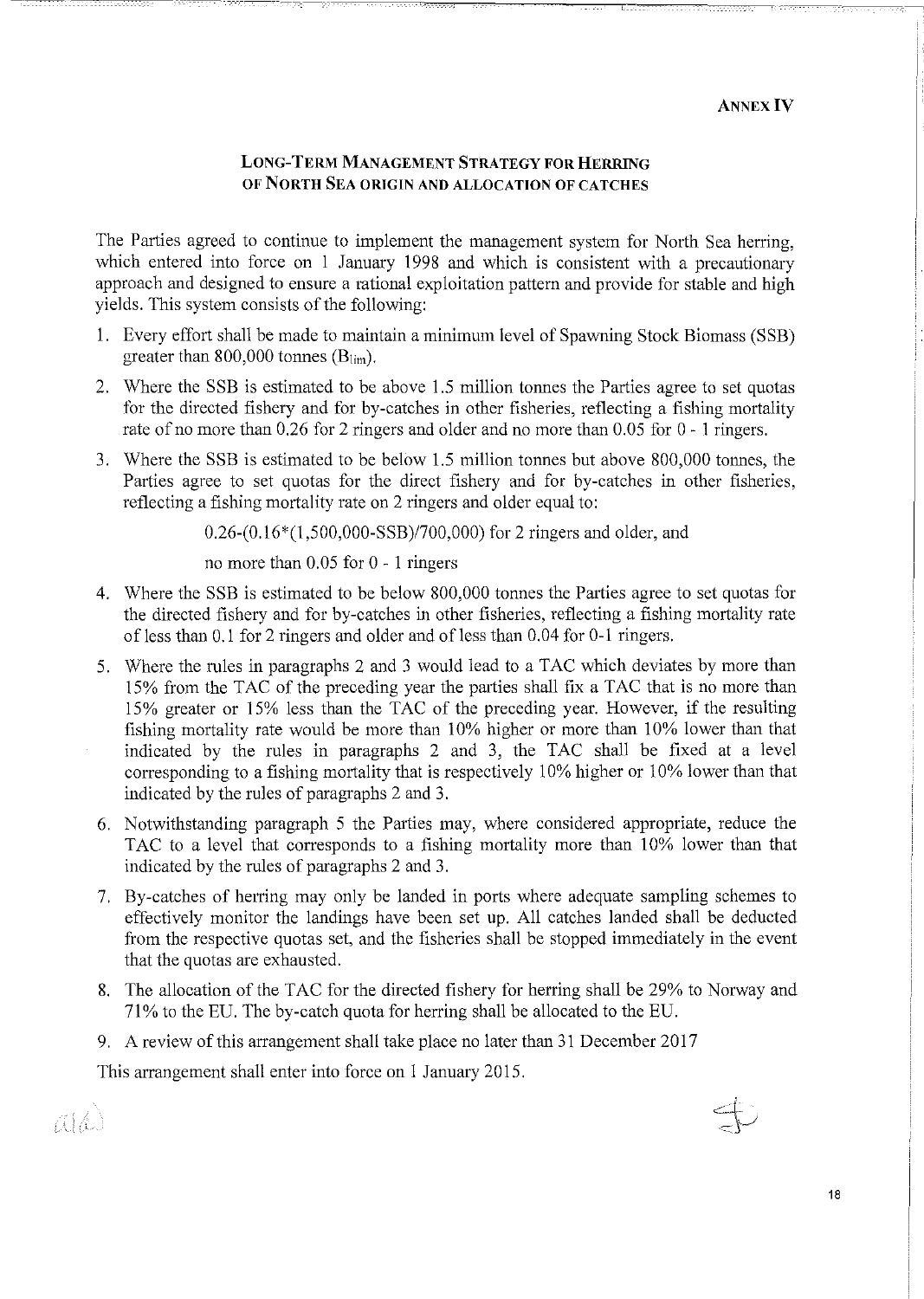$\Theta$ 

#### **LONG-TERM MANAGEMENT STRATEGY FOR WHITING IN THE NORTil SEA**

The Parties agreed to implement a long-term management strategy tor the whiting stock in the North Sea, which is consistent with a precautionary approach and designed to provide for sustainable fisheries and high yields.

The strategy shall consist of the following elements:

- 1. The Parties shall establish a TAC that is consistent with a fishing mortality rate of no more than 0.15 for appropriate age groups.
- 2. Where the rule in paragraph 1 would lead to a TAC, which deviates by more than 15% from the TAC of the preceding year, the Parties shall establish a TAC that is no more than 15% greater or 15% less than the TAC of the preceding year.
- 3. A review of this arrangement shall take place no later than 31 December 2017.

This arrangement entered into force on 1 January 2014.

mrc

19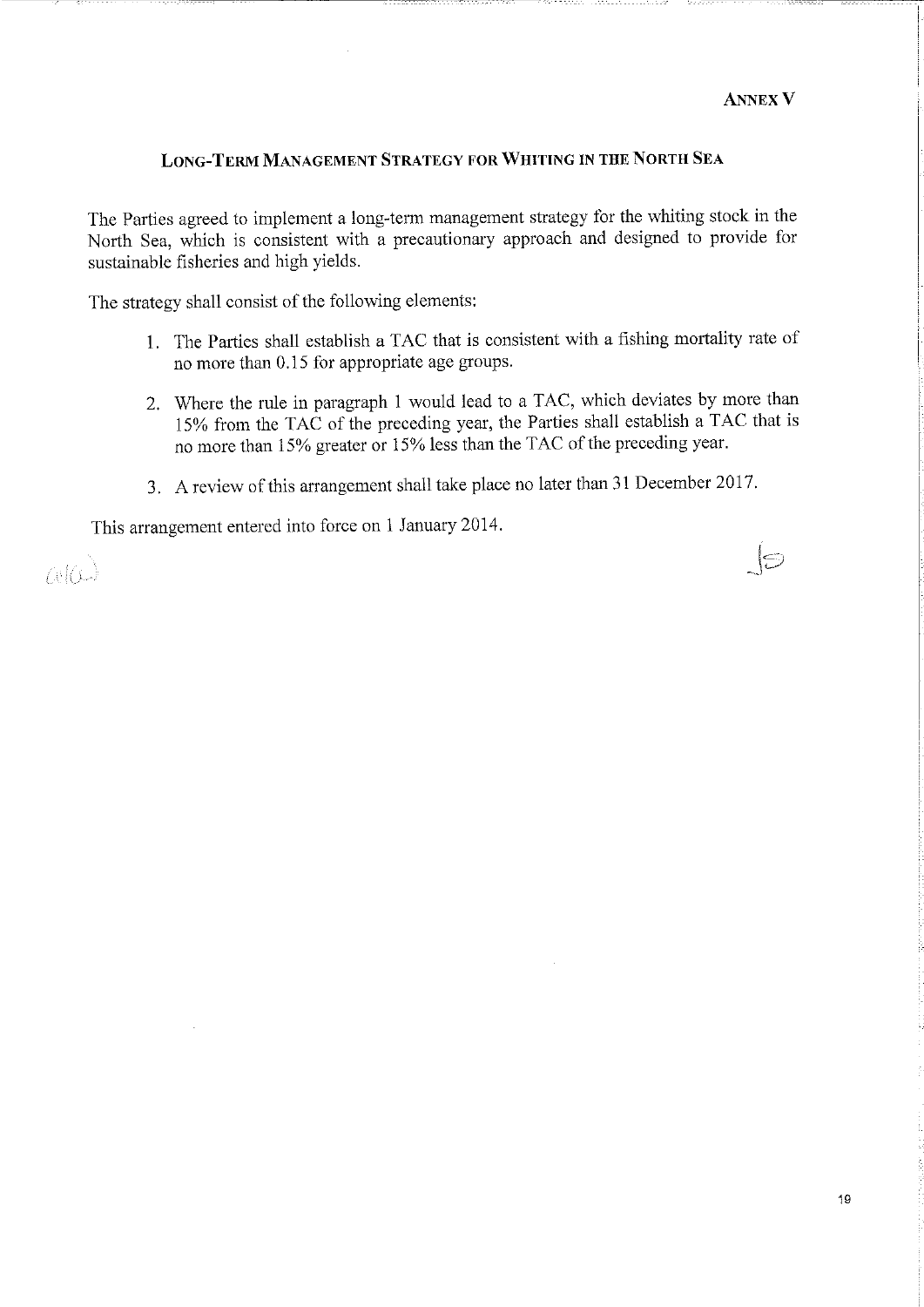**ANNEX VI** 

# Terms of Reference for a technical Working Group regarding a long-term management strategy for Norway pout in the North Sea, Skagerrak and Kattegat.

The Working group is requested to:

- a) Suggest long term management objectives for Norway pout, regarding, inter-alia, exploitation rates and the avoidanee of harmful effects of fishing activities, taking into account the importance of Norway pout as a prey species.
- b) Indicate the annual limitations on the exploitation rate needed in order to meet the objectives
- c) Identify additional management measures that might be needed in support of the objectives
- d) Outline options for harvest control rules that can facilitate the evaluation of the strategy by ICES regarding its consistency with the precautionary approach and with its performance in meeting the objectives identified in paragraph a).

The Working Group is asked to take into account work planned for 2017 by ICES on the management of short lived species, and to highlight any specific concerns that ICES could address during the course of its work.

ahe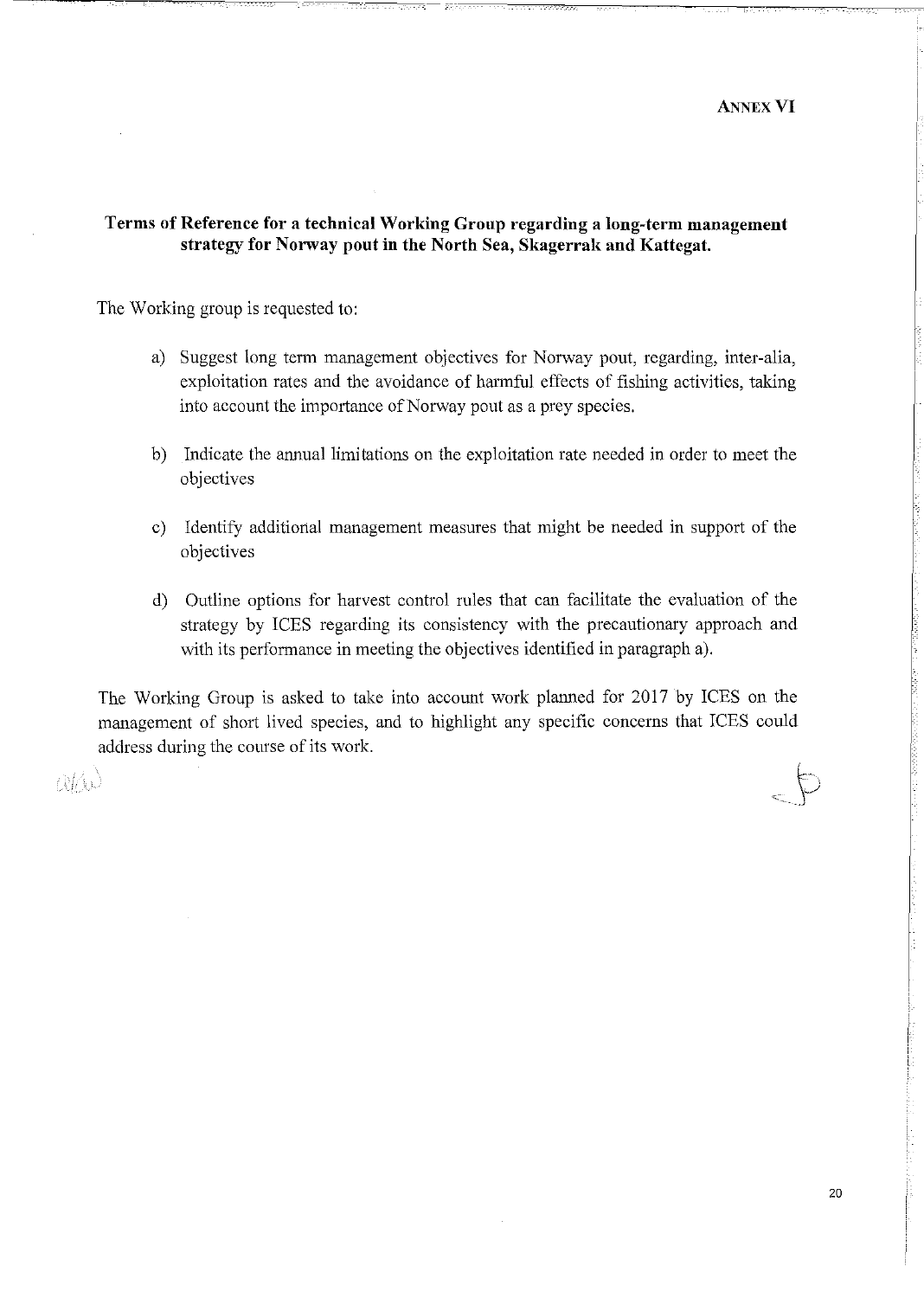#### **ANNEXVIl**

# **CONDITIONS FOR FISHERlES BY THE PARTlES IN 2017**

#### **I. JOINT STOCKS**

- 1. The Total Allowable Catches (TACs) for the stocks mentioned in Table I for 2017 shall be as indicated in that table. If ICES make new scientific recommendations, the Parties will review these TACs.
- 2. The TACs referred to in paragraph 1 shall be divided between the Parties as indicated in Table 1.
- 3. Each Party shall inform the other Party of allocations granted to third countries for fishing on the stocks referred to in Table 1.
- 4. The Parties shall supply each other with monthly catch stalistics for fishing on the stocks referred to in Table 1 by their own vessels. Communication of these stalistics for the preceding month shall take place at the latest on the last day of each month.

#### **II. OTHER STOCKS**

Each Party shall authorise fishing by vessels of the other Party for the stocks mentioned in Tables 2 to 4 within the quotas set out in these tables.

#### **liJ. LICENSING**

- 1. Licensing by either Party of the other Party's vessels in 2017 shall be limited to the following fisheries.
	- A. EU fishing in the Norwegian Economie Zone:
		- all fishing north of  $62^{\circ}$  N;
		- all industrial fishing and fishing for mackerel in the North Sea;
		- all other fishing with vessels over 200 GRT in the North Sea.
	- B. Norwegian fishing in the EC zone and in Greenland waters:
		- all fishing in NAFO Sub-area 1 and ICES Sub-area XIV and Division Va;
		- all fishing in the EU's fishing zone with vessels over 200 GRT.

For 2017, the number of licences and the conditions of those licences shall be in accordance with the Agreed Record of Conclusions on Licence Arrangements for 1995 between the European Community and Norway signed at Bergen on 13 May 1995.

2. The Parties shall notify each other, according to the types of fishing indicated above, the name and characteristics of the vessels for which licences may be issued.

It is agreed that the requirement for each Party's vessels to keep on-board a licence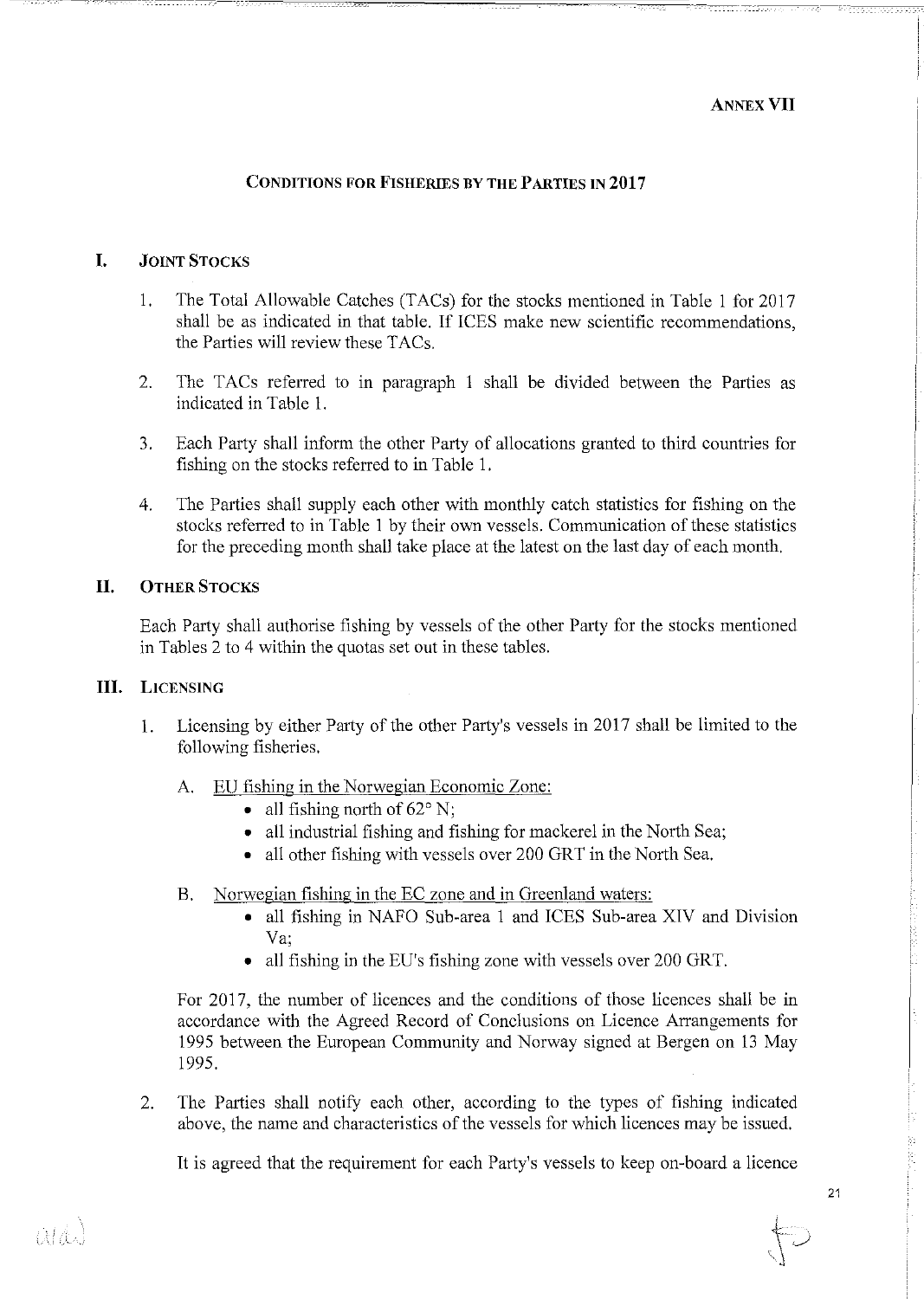whilst fishing in the other Party's zone shall no Jonger apply.

- 3. Vessels, which were authorised to fish on 31 December 2016, may continue their activities in 2017.
- 4. Each Party shall submit to the other Party the narnes and characteristics of the other Party's vessels which will not be authorised to fish in its fishing zone the next month $(s)$  as a consequence of an infringement of its rules.

#### **IV. FISHERY REGULATIONS**

- 1. The Parties wil! consult on fishery regulations in the North Sea, with a view to achieving, as far as possible, the harmonisation of regulatory measures in the zones of the two Parties.
- 2. A Party intending to introduce or amend fishery regulations, applicable to vessels of the other Party, shall inform the latter of such intentions with a notice of at least two weeks. Exceptionally, the introduction or amendment of fishery regulations, due to concentrations of young fish in limited areas, may be implemented with advance notice of one week. Consultations shall be held if so requested by either Party.

#### **V. CONSULTATIONS**

The two Parties will consult on the implementation of the arrangements set out herein.

#### **Vl. IMPLEMENTATION**

In the event that the implementation of the fishery arrangements is delayed, the Parties agreed that the arrangements shall be subject to re-negotiation upon the request of either Party.

*)('* 

 $\Leftarrow$  $\sqrt{ }$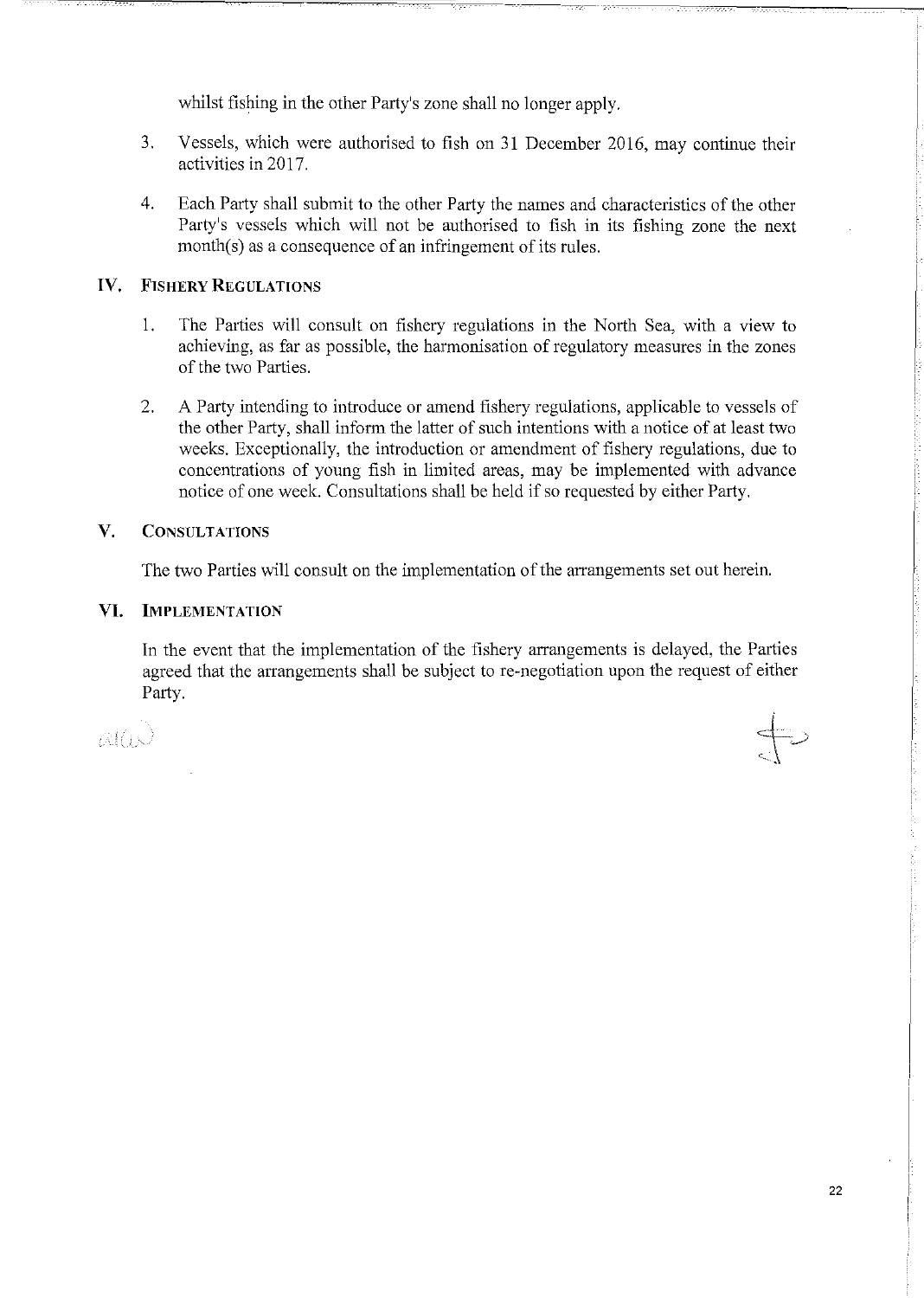#### **INTER-ANNUAL QUOTA FLEXIBILITY**

1. The Inter-annual quota flexibility scheme as described in this Annex is applicable for the quotas of herring, baddoek, saithe and plaice established in this Agreed Record.

2. Each Party may transfer to the following year unutilised quantities of up to 10% of the quota allocated to it. The quantity transferred shall be in addition to the quota allocated to the Party concerned in the following year. This quantity cannot be transferred further to the quotas for subsequent years.

3. Each Party may authorise fishing by its vessels of up to 10% beyond the quota allocated. All quantities fished beyond the allocated quota for one year shall be deducted from the Party's quota allocated for the following year.

4. Complete catch statistics and quotas for the previous year should be made available to the other Party no later than 1 April in the fonnat as set out below. The Delegations agreed that in order to ensure transparency in the operation of inter-annual quota flexibility, more detailed inforrnation on catch utilisation shall be exchanged.

5. The inter-annual quota flexibility scheme should be terminated if the stock is estimated to be under the precautionary biomass level  $(B_{pa})$  and the fishing mortality is estimated to be above the precautionary mortality level  $(F_{pa})$  the following year, or if the SSB is estimated to be below  $B_{pa}$  in two consecutive years.

#### **REPORTING OF QUOTAS AND CATCHES**

|                                 | <b>Quotas for</b><br>2017 | <b>Catches</b><br>in 2017 | <b>Transfers</b><br>to 2018 | Quotas<br>in 2018 | Quotas after<br>transfers<br>in 2018 |
|---------------------------------|---------------------------|---------------------------|-----------------------------|-------------------|--------------------------------------|
| <b>Norway</b>                   |                           |                           |                             |                   |                                      |
| <b>European</b><br><b>Union</b> |                           |                           |                             |                   |                                      |
| <b>Total</b>                    |                           |                           |                             |                   |                                      |

alis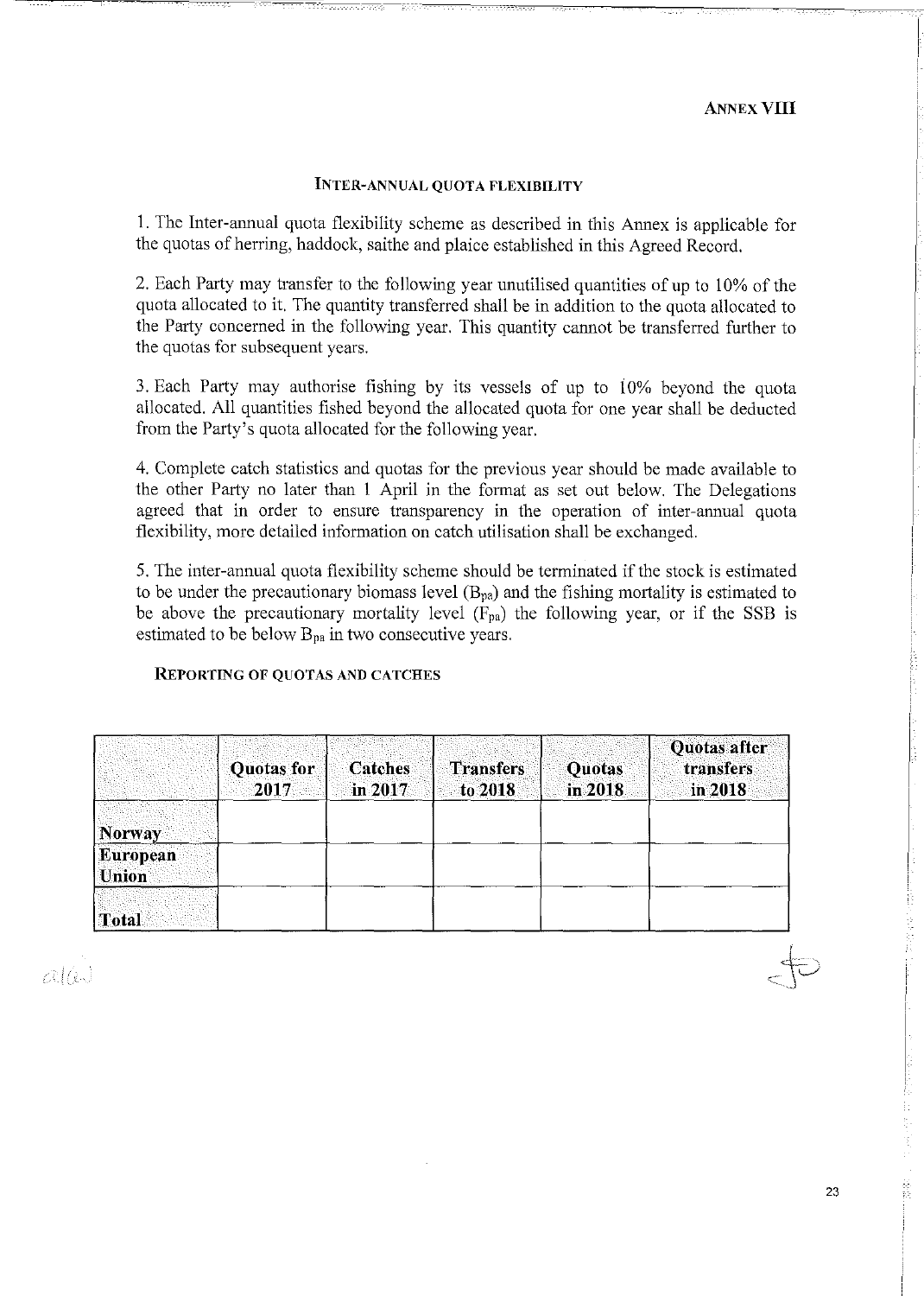#### **MEASURES TO BE MONITORED CONCERNING SLIPPING, DISCARDS AND HIGH-GRADING OF PELAGIC SPECIES**

The Delegations agreed that the following control measures shall be applied in fisheries for mackerel, herring and horse mackerel:

- 1. High grading *(discarding of jish which can be landed legally)* of these species is banned throughout the entire migratory range of the stocks in the North-East Atlantic.
- 2. Slipping (releasing the fish before the net is fully taken on board the fishing vessel, *resulting in the loss of dead ar dying jish)* of these species is banned throughout the entire migratory range of the stocks in the North-East Atlantic.
- 3. Fishing vcssels shall move their fishing grounds when the haul contains more than 10% of undersized fish *(belo"v the minimum landing sizes ar the minimum catching sizes)* of these species.
- 4. The maximum space between bars in the water separator on board fishing vessels shall be 10mm. The bars must be welded in place. If holes are used in the water separator instead of bars, the maximum diameter of the holes must not exceed 10mm. Holes in the chutes befare the water separator must not exceed 15mm in diameter.
- 5. The possibility to discharge fish under the water line of the vessel from buffer tanks or RSW tanks shall be prohibited.
- 6. Drawings related to catch handling and to discharge capabilities of the vessels, which are certified by the competent authorities of the flag State, as well as any modifications thereto shall be sent to the competent fisheries authorities of the flag State. The competent authorities of the flag State of the vessel shall carry out periodic verifications of the accuracy of the drawings submitted. Copies shall be carried on board at all times.
- 7. Unless fish is frozen on board the vessel, the carrying or use on board a fishing vessel of equipment, which is capable of automatically grading by size herring, mackerel or horse mackerel, is prohibited. In the case of fish being frozen on board, the fish shall be frozen immediately after grading.

 $\Delta$ Ke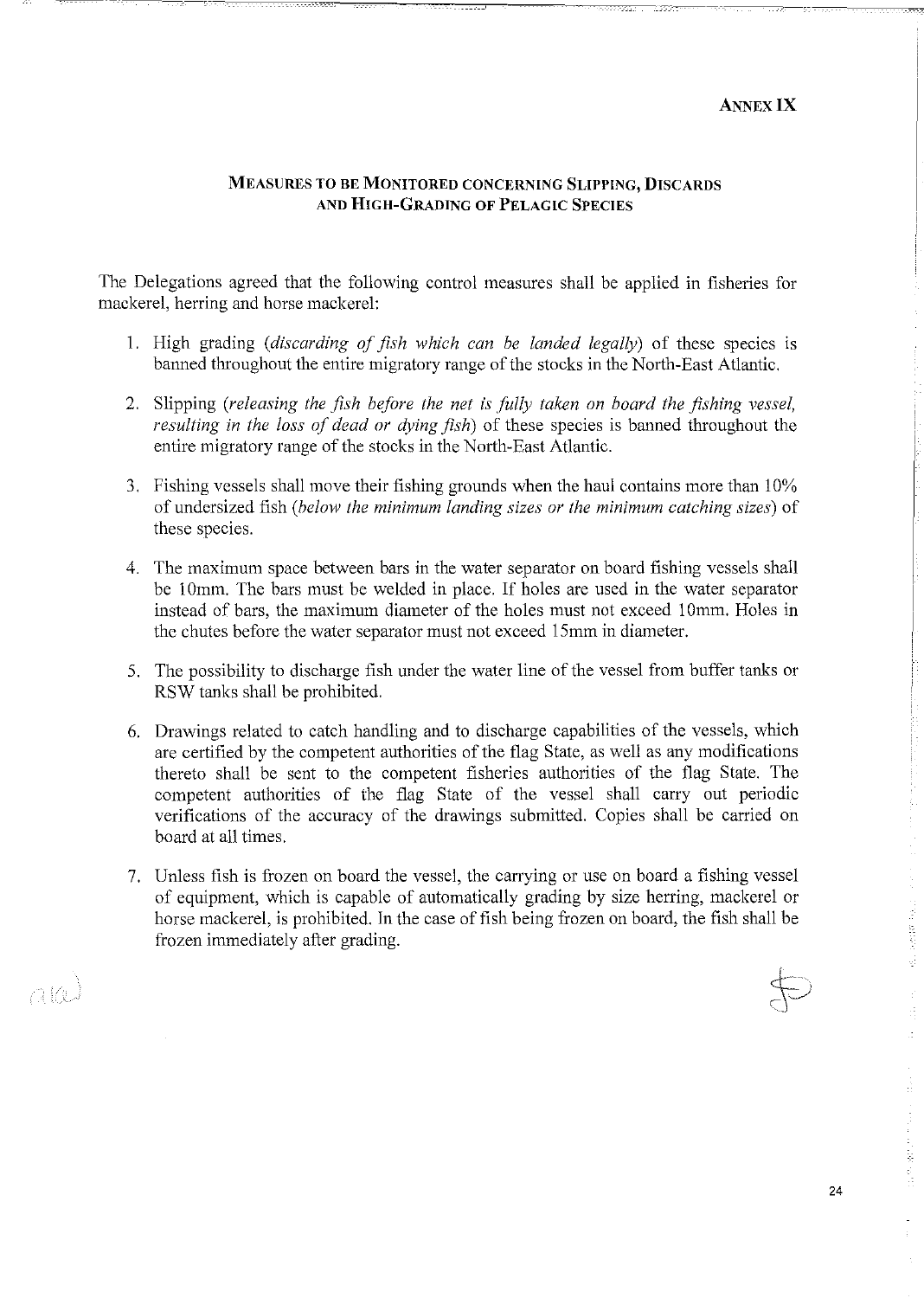#### **MEASURES TO BE APPLIED CONCERNING THE WEIGHING AND lNSPECTJON OF PELAGIC LANDINGS**

The Delegations agreed that the following measures shall be applied to the weighing and inspeetion of landings exceeding 10 tonnes of mackerel, herring, blue whiting and horse mackerel:

- 1. All quantities of fresh herring, mackerel, blue whiting and horse mackerel landed must be weighed before sorting and processing. When deterrnining the weight, any deduction for water shall not exceed 2% for landings for human consumption and 0% for landings for industrial purposes.
- 2. For fish landed frozen the weight shall be determined by weighing all the boxes minus the tare weight (cardboard and plastic) or by multiplying the total number of boxes landed by the average weight of the boxes minus tare weight landed in the same shipment calculated in accordance with an agreed sampling methodology.
- 3. Landings shall take place in designated ports. Masters of fishing vessels shall submil prior notice of landing including notification of catch on board and submit the estimated catch information to the competent authorities before commencing the discharge of catch.
- 4. The processor or buyer of the fish shall submit sales information for the payment of the quantities landed to the competent authorities. In cases where fish is placed in storage for a period of time after landings before being sold, information on the catch (weighing note/landing declaration, etc.) should be submitted to the competent authorities.
- 5. A minimum of 5% of landings and 7.5% of the quantities landed for each species should be subject to a full inspection. This should be based on a risk assessment. A full inspeetion shall also include cross checks of prior notifications and information submitted to competent authorities of estimated catch, weighing and sales information.

In the case of vessels pumping catch ashore the weighing of the entire discharge from the vessels selected for inspeetion shall be monitorcd and a cross-check undertaken between the quantities by species recorded in the landing declaration or sales note and the record of weighing held by the buyer or processor of the fish.

In the case of freezer trawlers, the counting of boxes shall be monitored. The sample weighing of boxes/pallets carried out in order to determine the tare weight shall also be monitored.

It shall be verified that the vessel is empty, once the discharge has been completed.

6. In each case where the checks reveal a significant discrepancy it shall be foliowed up as an infringement.  $\overline{L}$ 

alá.

25

 $\bigcup$   $\subset$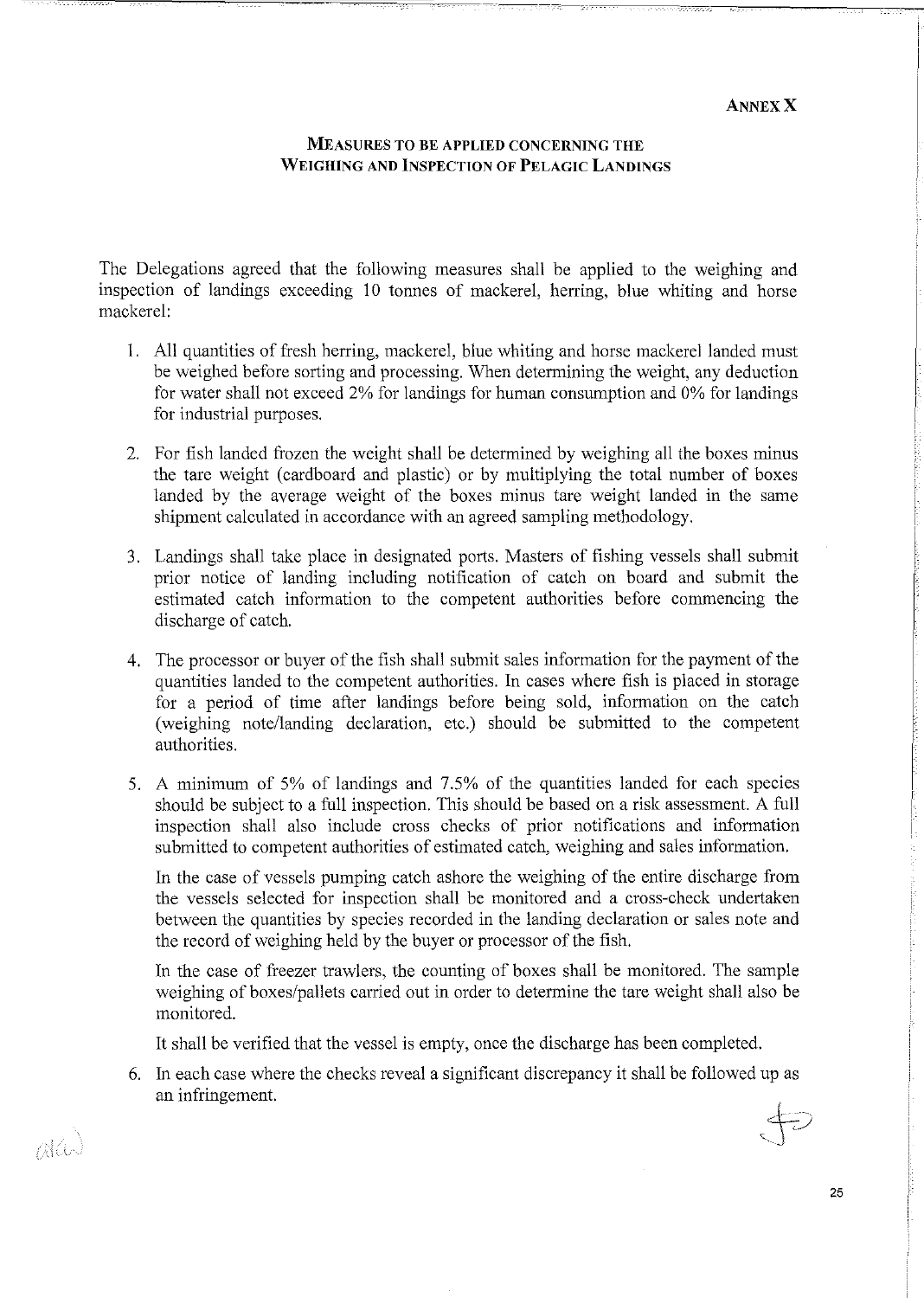#### **ANNEX XI**

26

 $\bigoplus$ 

# **TERMS OF REFERENCE FOR A MONITORING, CONTROL AND SURVEILLANCE (MCS) WORKING GROUP FOR 2017**

The Monitoring, Control and Surveillance (MCS) Working Group should meet before 1 April 2017 under the Terms of Reference described below:

The Working Group should submit its report to the Parties well in advance of the Coastal State consultations for 2017. Representatives of the Parties should meet no later than 31 January 2017 to plan the activity of the Working Group during 2017.

The objective of the Working Group should be to establish best practice in monitoring, control and surveillance both at sea and on land, with the goal of securing a level playing field for fisheries on pelagic stocks such as mackerel, Norwegian spring-spawning (Atlanto-Scandian) herring, blue whiting and horse mackerel.

The Working Group should be composed of operative MCS experts.

The MCS Working Group should:

- 1) Continue to conduct fact finding missions concerning;
	- a. Sea-going missions focusing on slipping, discards and high grading, by-catch issues and other relevant issues in the context of MCS; and
	- b. Missions on land focusing on weighing and inspections, by-catch issues and other relevant issues in the context of MCS;
- 2) Compare and consider findings in fact-finding missions reports with a view to propose . harmonised practises and regulations between the Parties;
- 3) Follow up on the report from the Working Group in 2016 regarding proposals highlighted in point 5 of the MCS Working Group Report for 2016 regarding the manipulation of weighing systems;
- 4) Reflect water deduction in pelagic landings, especially in relation totare used;
- 5) Review and identify possible differences in current practices by individual Parties in relation to risk assessmcnt strategies and identify possible differences between the Parties;
- 6) Identify any common trends in non-compliance in the pelagic industry and elaborate on various methods to ensure detection of such infringements and on how this noncompliance could be mitigated;
- 7) Continue to explore the effects of the 3 systems identified for draining liquid in landings for industrial purposes; and
- 8) Review Annex IV of the Agreed Record of March 2014 regarding measures agreed on slipping, discards and high-grading in pelagic species, and propose measures on both technical and legal issues as appropriate.

If there are any other relevant issues, which the Working Group believes would result in a more efficient Monitoring, Control and Surveillance of pelagic fisheries, the Working Group could explore these as appropriate.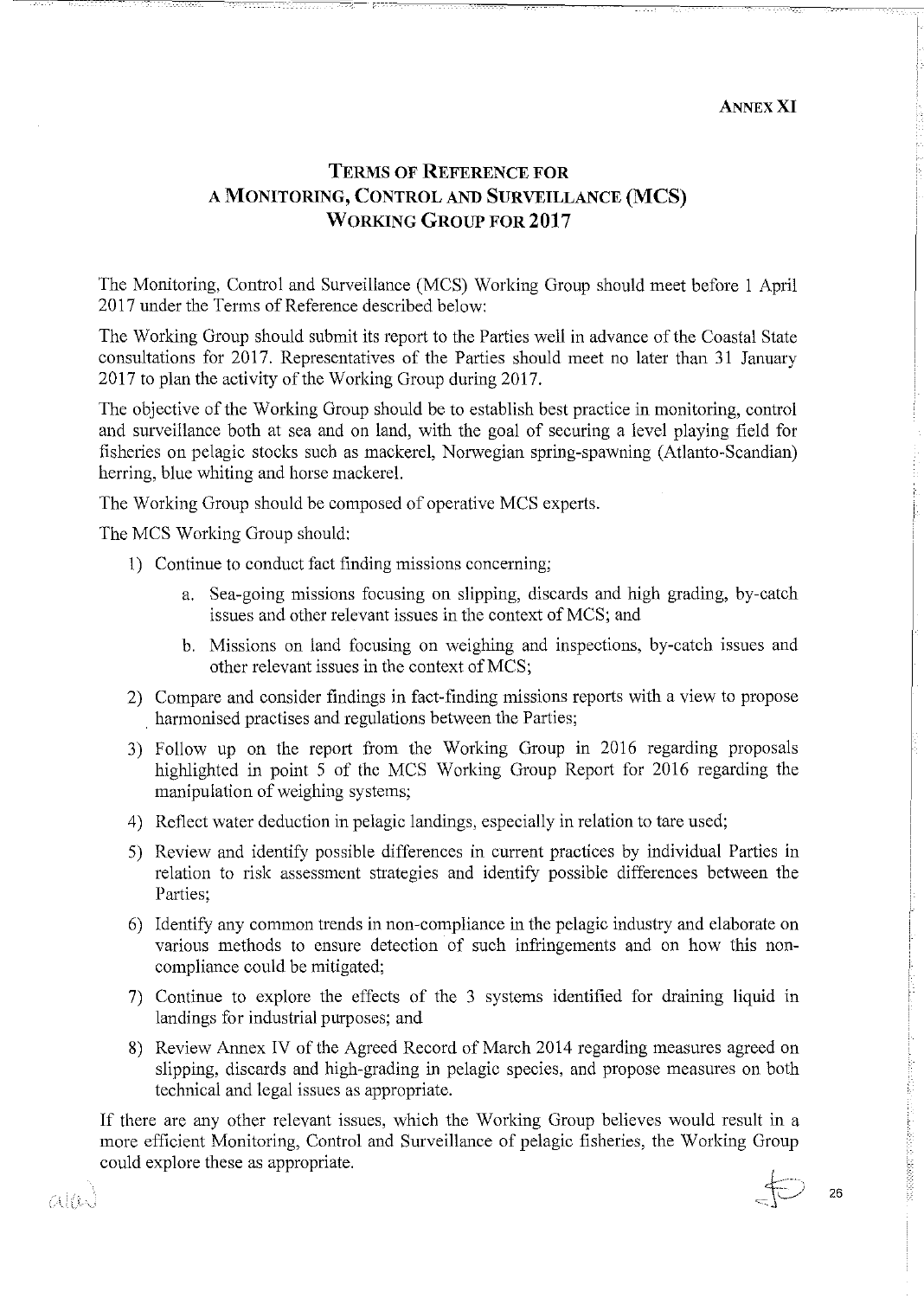#### **ANNEXXII**

#### **TERMSOF REFERENCE OF THE WORKING GROUP ON ELECTRONIC REPORTING AND RECORDING EXPERTS FOR 2017**

The Delegations agreed that the Working Group on Electronic Reporting and Recording Experts should meet before 31 May 2017 under the Terms of Reference described below. After that the Working Group should meet as appropriate to closely follow and evaluate the development, tests performed and solve practical questions the Parties may encounter.

The Working Group should submit its report to the Parties well in advance of the annual consultations for 2018, and where appropriate make proposals for measures to be adopted in accordance with the agreed ERS format life cycle.

The Working Group shall:

- Follow up the implementation of the Agreed Record on a Transportation layer on exchange of electronic data signed by the Parties 20 June 2014, focusing on VMS data.
- Follow up the implementation of the agreed electronic reporting system between Norway and the European Union, to secure satisfactory exchange and increased quality of catch and activity data.
- Address issues concerning landing catch in more than one factory in a port.
- Revise the arrangements set down in the Agreed Record of Conclusions of Fisheries Consultations between the European Union and Norway on Electronic exchange of catch and activity data of 14 November 2011, with a view to:
	- o Allow for the new reporting in EU waters necessary for the landing obligation
	- o Further harmonise business in EU, Norway and NEAFC, based on a push approach, complemented with an additional pull where needed.
	- o Establish more harmonised technica! procedures and specifications taking into account the use of the transportation layer and UN/CEFACT standards.

 $\alpha \alpha$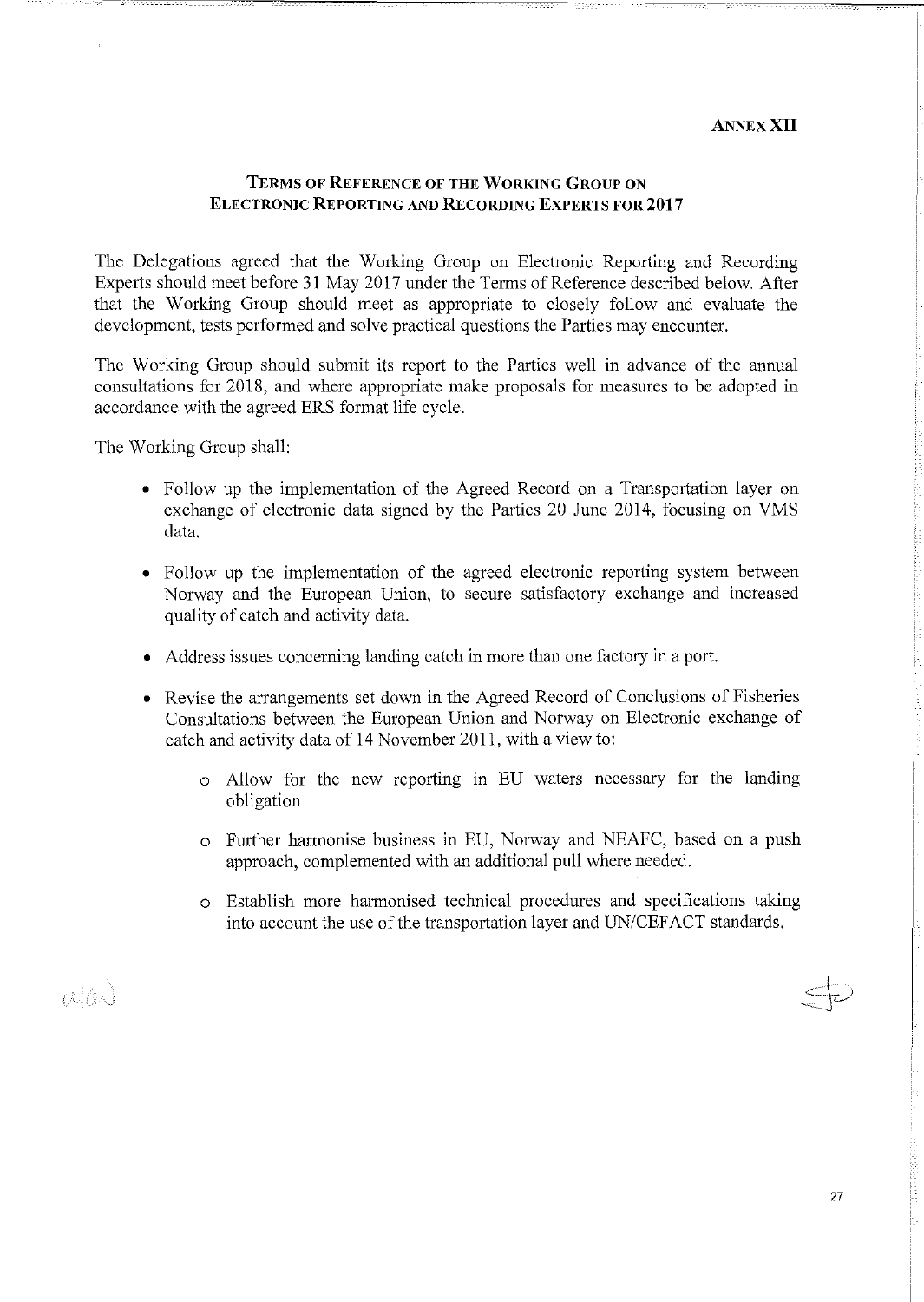# **Table 1**

# **2017 JOINT** STOCK QUOTAS IN **THE NORTH** SEA

|                |                                 |              |                | Zonal Attachment <sup>(7)</sup> |               |                       | <b>Transfer</b>                | <b>Transfer</b>      |         | Quota to Norway   |                       | <b>Quota to European Union</b> |  |
|----------------|---------------------------------|--------------|----------------|---------------------------------|---------------|-----------------------|--------------------------------|----------------------|---------|-------------------|-----------------------|--------------------------------|--|
|                | Species and<br><b>ICES</b> Area | <b>TAC</b>   |                | <b>Norway</b>                   |               | <b>European Union</b> | from<br>Norway to              | from EU to<br>Norway | Total   | $EU$ Zone $(1)$   | <b>Total</b>          | Norwegian                      |  |
|                |                                 |              | $\frac{0}{0}$  | <b>Tonnes</b>                   | $\frac{6}{6}$ | <b>Tonnes</b>         | <b>European</b><br>Union $(5)$ | (5)                  |         |                   | $\mathbf{Zone}^{(1)}$ |                                |  |
| Cod            | 4                               | 39,220       | 17             | 6,667                           | 83            | 32,553                |                                |                      | 6,667   | 6,667             | 32,553                | 28,293                         |  |
| Haddock        | 4                               | 33,643 (2)   | 23             | 7,738                           | 77            | 25,905                | 500                            |                      | 7,238   | 7,238             | 26,405                | 19,641                         |  |
| <b>Saithe</b>  | 4, 3.a                          | 100,287      | 52             | 52,149                          | 48            | 48,138                |                                | 250                  | 52,399  | 52,399            | 47,888                | 47,888                         |  |
| Whiting        | 4                               | 16,003 $(2)$ | 10             | 1,600                           | 90            | 14,403                | 300                            |                      | 1,300   | 1,300             | 14,703                | 9,961                          |  |
| Plaice         | 4                               | 129,917      | $\overline{7}$ | 9,094(6)                        | 93            | 120,822               |                                |                      | 9,094   | 9,094             | 120,822               | 49,578                         |  |
| <b>Herring</b> | 4, 7d                           | 481,608      | 29             | 139,666                         | 71            | 341,942               |                                |                      | 139,666 | $50,000^{(3)(4)}$ | 341,942               | $50,000^{(4)}$                 |  |
|                |                                 |              |                |                                 |               |                       |                                |                      |         |                   |                       |                                |  |

(I) Any part of this allocation not taken may be added to the allocation in the Party's own zone.

(2) TAC to include industrial by-catches.

(3) Limited to ICES Divisions 4.a and 4.b.

(4) An additional quantity of maximum 10,000 tonnes will be granted if such an increase is called for.

(5) The Delegations may consider in 2017 possible further transfers.

(6) Of which 300 tonnes may be fished in the Skagerrak

(7) Based on the Nantes Report

 $\alpha$ ldw

.I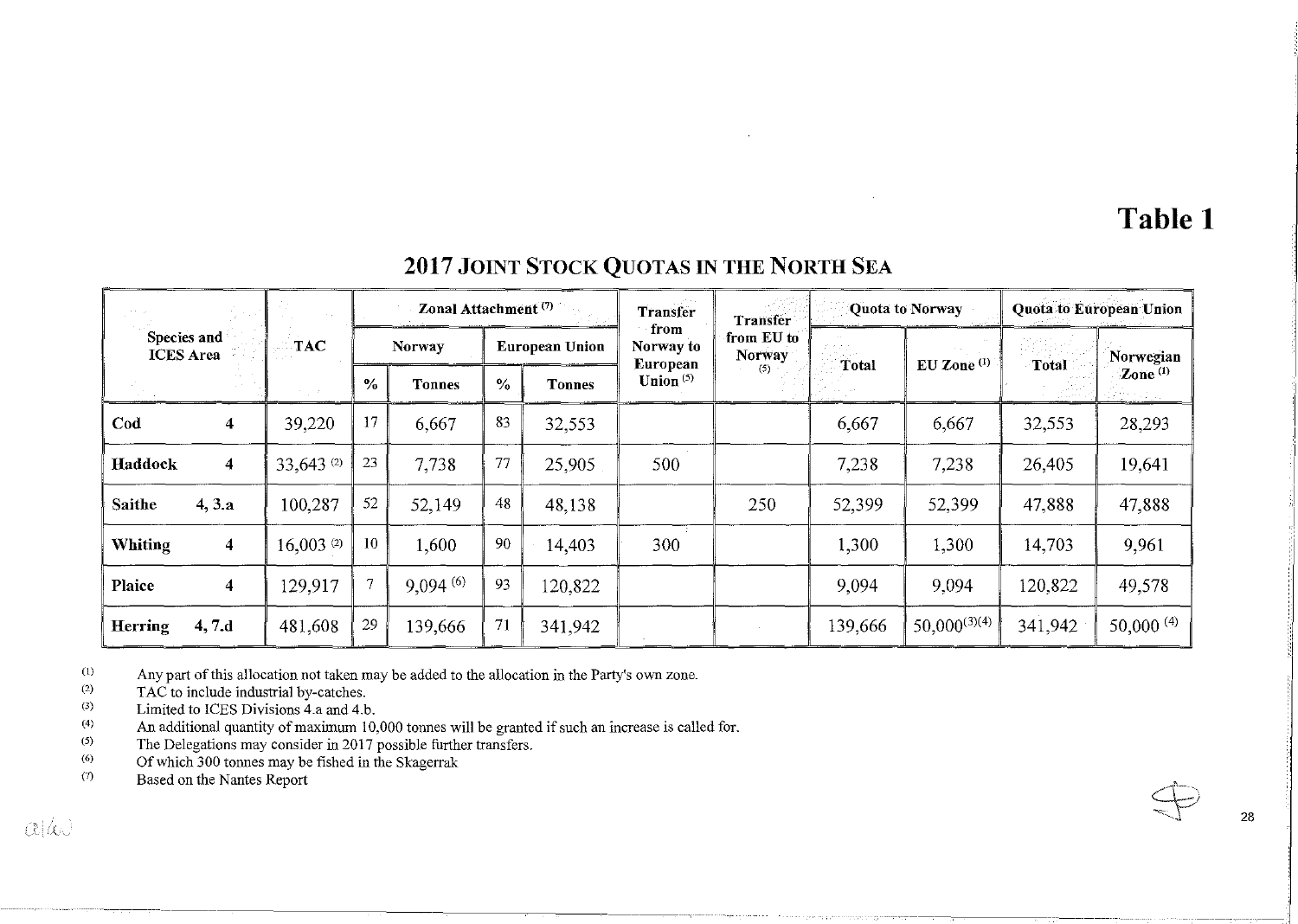# **2017 JOINT STOCK QUOTAS (NOT JOINTLY MANAGED)**

|                | <b>SPECIES AND ICES AREA</b>           | <b>QUOTA TO NORWAY IN THE EU ZONE (TONNES)</b> | QUOTA TO EU IN THE NORWEGIAN ZONE (TONNES) |  |  |
|----------------|----------------------------------------|------------------------------------------------|--------------------------------------------|--|--|
| Norway pout    | 4                                      | $25,000^{(10)}$                                |                                            |  |  |
| Blue ling      | 4; 5.b; 6; 7; 2.a                      | 150                                            |                                            |  |  |
| Ling           | 4; 5.b; 6; 7; 2.a                      | 6.500(0.02)                                    |                                            |  |  |
| Tusk           | 4; 5.b; 6; 7; 2.a                      | $2,923$ (1)(2)                                 |                                            |  |  |
| Combined quota | 5.b; 6; 7                              | $250^{(3)}$                                    |                                            |  |  |
| Shrimps        | 4                                      |                                                | 205                                        |  |  |
| Horse mackerel | 4; b, c                                | $3,550^{(4)}$                                  |                                            |  |  |
| Others         | $4; 2.a$ (EU Zone)                     | $5,250^{(5)}$                                  | $9,500^{(5)}$                              |  |  |
| Sole           | 4                                      | 10                                             |                                            |  |  |
| Anglerfish     | 4                                      |                                                | 1,500                                      |  |  |
| Norway lobster | 4                                      |                                                | 1,000                                      |  |  |
| Ling           | 4                                      |                                                | 1,350                                      |  |  |
| Tusk           | 4                                      |                                                | 170                                        |  |  |
| Saithe         | 6.a                                    | $510^{(6)}$                                    |                                            |  |  |
| Blue Whiting   | 2; 4.a; 6.a $^{(6)}$ ; 6.b; 7 $^{(9)}$ | $110,000^{(7)(8)}$                             |                                            |  |  |

(I) The quotas for ling and tusk are interchangeable of up to 2,000 tonnes and may only be fisbed with long-lines in !CES Division 5.b and Subareas 6 and 7.

(2) Of which an incidental catch of other species of 25 % per vessel at any moment is permitted in ICES Subareas 5.b, 6 and 7. However, this percentage may be exceeded in the first 24 hours following the beginning of the fishing on a specific fishing ground. This total incidental catch of other species in 5.b, 6 and 7 may not exceed 3,000 tonnes.

(3) Fishing with long-lines for grenadiers, rat tails, mora mora and greater forkbeard.

(4) This quota may be fisbed in !CES Division 4.a.

(5) Including fisheries nat specifically mentioned; exceptions may be introduced after consultations as appropriate

(6) North of 56"30'N.

(7) Of whicb up to 500 tonnes of argentine *(Argentina spp.)* may be fished.

(8) Of which up to 40,000 tonnes may be fisbed in !CES Division 4.a.

(9) West of 12"W.

Provincia e

 $(10)$  Use of a sorting grid is obligatory

 $\alpha$  (a)

l, i

 $\bigoplus$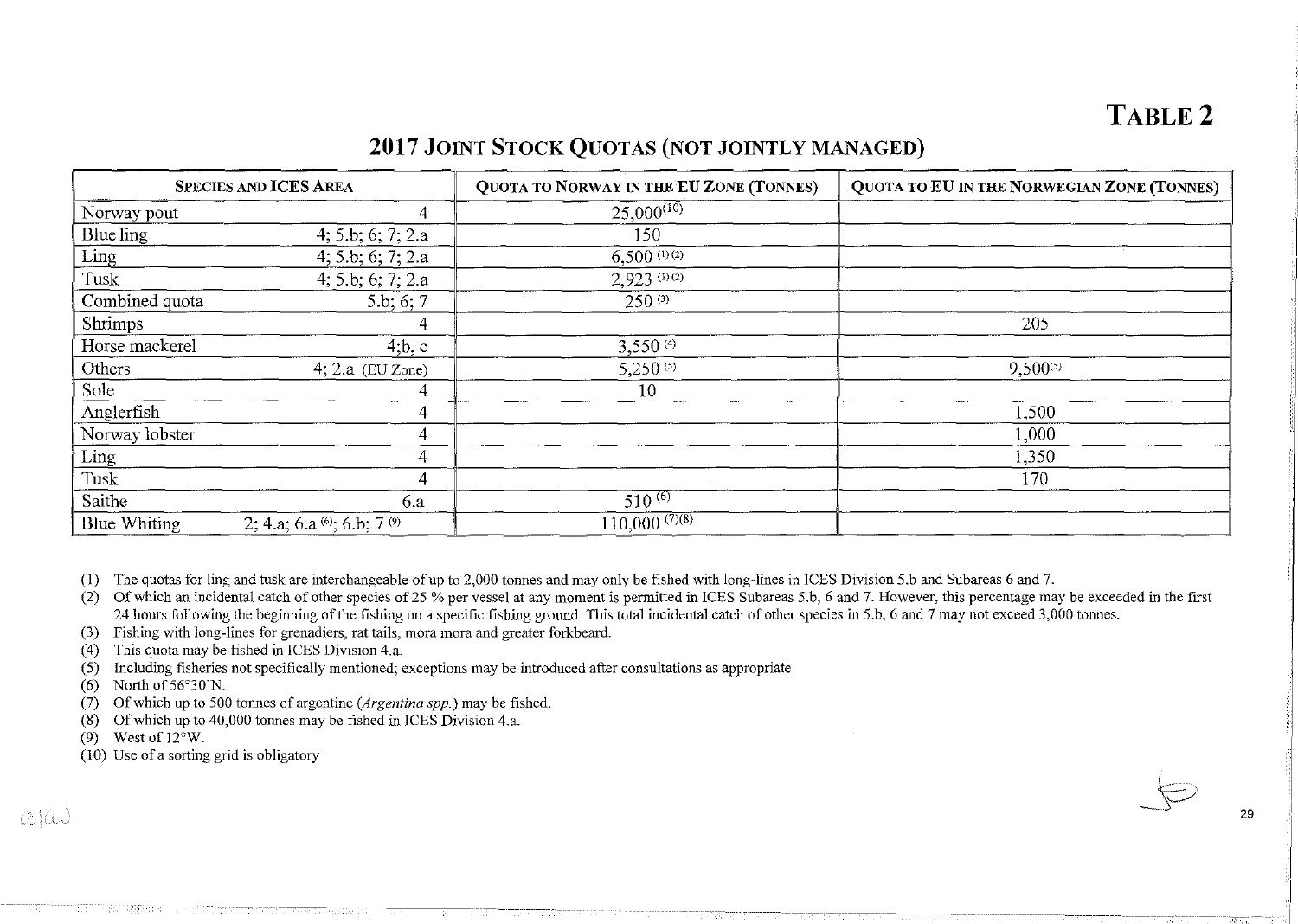# TABLE 3

# 2017 QUOTAS TO THE EU OF NORWEGIAN EXCLUSIVE STOCKS

| <b>SPECIES</b>                 | <b>ICES AREA</b> | QUANTITY (TONNES) |
|--------------------------------|------------------|-------------------|
| Arcto-Norwegian cod            | 1; 2             | 23,002            |
| Arcto-Norwegian haddock        | 1; 2             | 1,200             |
| Saithe                         | 1; 2             | 2,550             |
| Greenland halibut (by-catches) | 1; 2             | 50                |
| Others (by-catches)            | 1:2              | 350               |

 $\mathbb{R}^{\mathbb{Z}}$  and  $\mathbb{R}^{\mathbb{Z}}$  and  $\mathbb{R}^{\mathbb{Z}}$  and  $\mathbb{R}^{\mathbb{Z}}$  and  $\mathbb{R}^{\mathbb{Z}}$  and  $\mathbb{R}^{\mathbb{Z}}$  and  $\mathbb{R}^{\mathbb{Z}}$  and  $\mathbb{R}^{\mathbb{Z}}$  and  $\mathbb{R}^{\mathbb{Z}}$  and  $\mathbb{R}^{\mathbb{Z}}$  and  $\mathbb{R}^{\mathbb{Z}}$  and